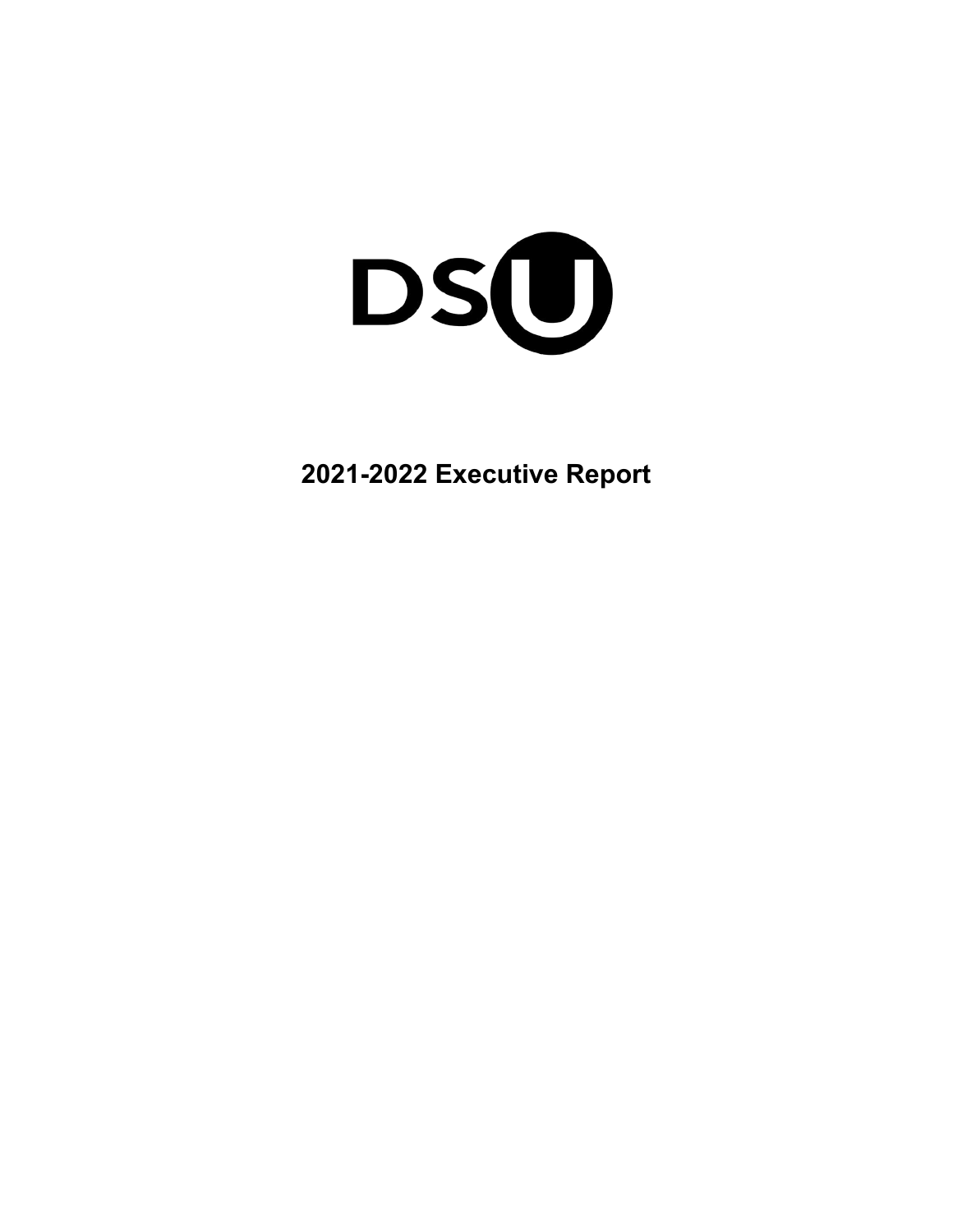

# **Dawson Student Union (DSU)**

The Dawson Student Union's mission is to organize students on a democratic, co-operative basis for advancing students' interests, and advancing the interests of the students' community;

To bring students together to discuss and cooperatively achieve necessary educational, administrative, and legislative change wherever decision-making affects students;

To facilitate organizing services for students;

To achieve the goal of a system of post-secondary education which is accessible to all, which is of high quality, which recognises the legitimacy of student representation and the validity of Student's rights; and whose role in society is clearly recognised and appreciated;

To organize activities promoting the social, recreational, and cultural interest of the students at Dawson College;

To represent the interests of Dawson College students to all levels of the administration of Dawson College and to appoint all students required to represent the membership of their Union to all constituted or informal bodies of the College in accordance with an Act Respecting the Accreditation and Financing of Students' Associations.

# **Introduction to the Executive Team**

The 2021-2022 Executive Officers are as follows:

- President: Alexandrah Cardona
- Vice-President Internal Affairs & Operations: Abril Meza
- Vice-President Finance: Yves-Jusslin Maniratanga
- Vice-President Academics & Advocacy: Mia Scroggins-Hadley
- Vice-President Student Life: Yimaj Baharun
- Vice-President Services & Sustainability: Shirin Hinojosa Violante
- Vice-President External Affairs: Arwen Low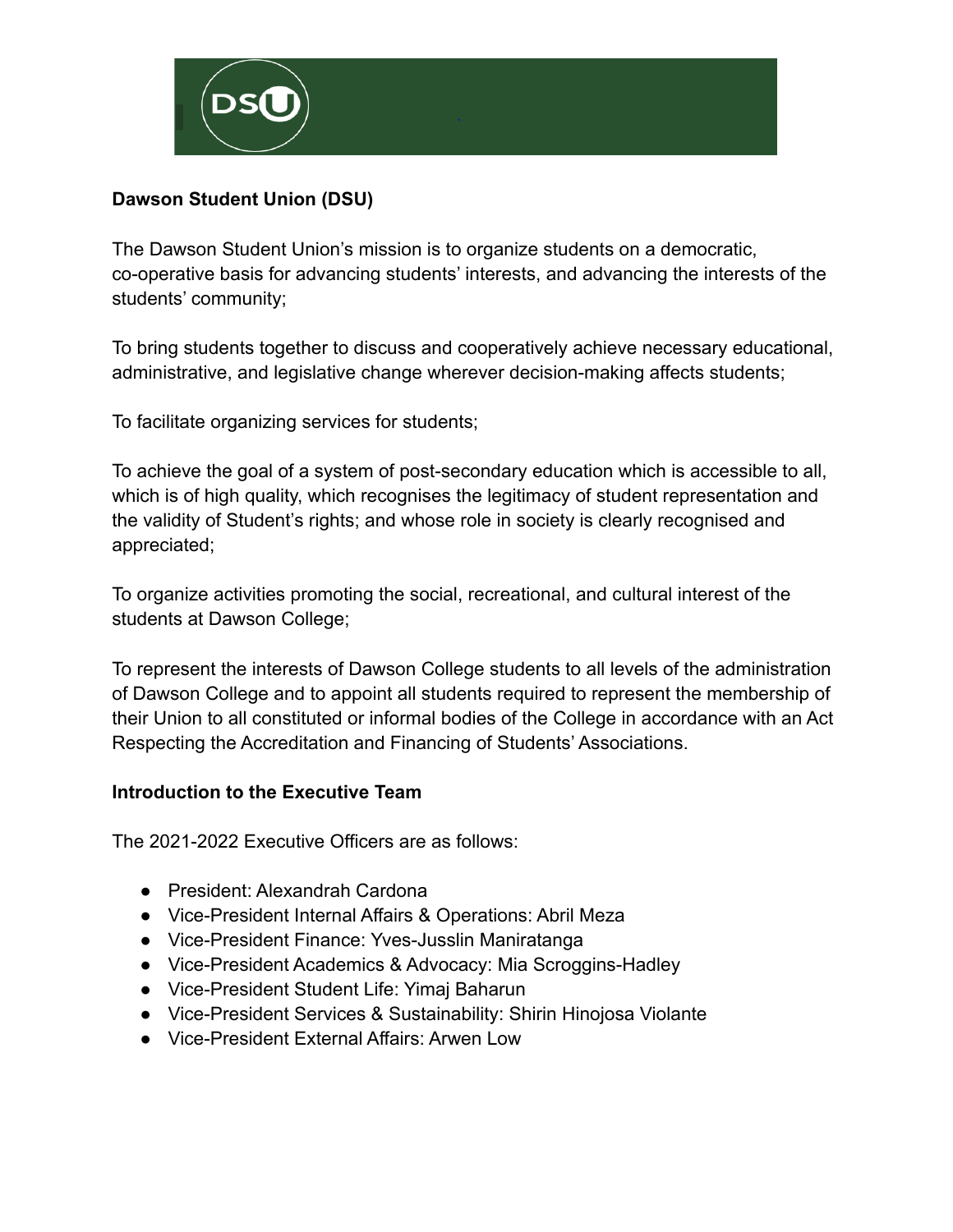

# **End of Year Report**

# **Representation on College Bodies**

## **Senate**

- The 2021-2022 Senators caucus is composed of the President and VP Academics & Advocacy in accordance with the constitution and the VP Internal Affairs & Operations and VP Services & Sustainability were appointed by the Student Council.
- Fall 2021: The main initiatives of student Senators included advocating for a Climate Strike day, advocating for the implementation of a Fall Study Break for the 2022-2023 academic year, and initiating subcommittees of Senate and ISEP.
- Winter 2022: The central focus of advocacy on Senate related to two key subcommittees initiated by the DSU with an aim to improve long-term systemic student representation on College bodies. More information on the Bylaw 6 and Academic Grievances & Grade Reviews subcommittees can be found below.
- Miscellaneous: Starting in late Winter 2022, the DSU President is provided a report on the agenda of regular Senate meetings. This will allow for students to provide regular updates to the various academic constituencies of Dawson College and improve overall relations between student representatives and other members of Senate.

# Bylaw 6

- The Bylaw 6 subcommittee was created by Senate to review the composition of Senate with a principal task of considering student representation. The subcommittee is composed of 1 Dean, 1 member of faculty, 1 support staff member, 1 professionals member, 1 student (the DSU president) and the Chair of Senate (non-voting).
- The creation of the subcommittee was the result of almost 12 months of DSU directly lobbying the College administration to expand student representation.
- In May 2022, Senate will deliberate the recommendations of the subcommittee

# **Institutional Student Evaluation Policy (ISEP)**

● The ISEP Committee hadn't scheduled meetings during the 2020-2021 academic year due Covid restrictions. DSU presented their demands and recommendations to Senate in Winter 2021 concerning student representation, equity and fairness, particularly in regards to the sections of ISEP concerning Academic Grievances and Grade Reviews.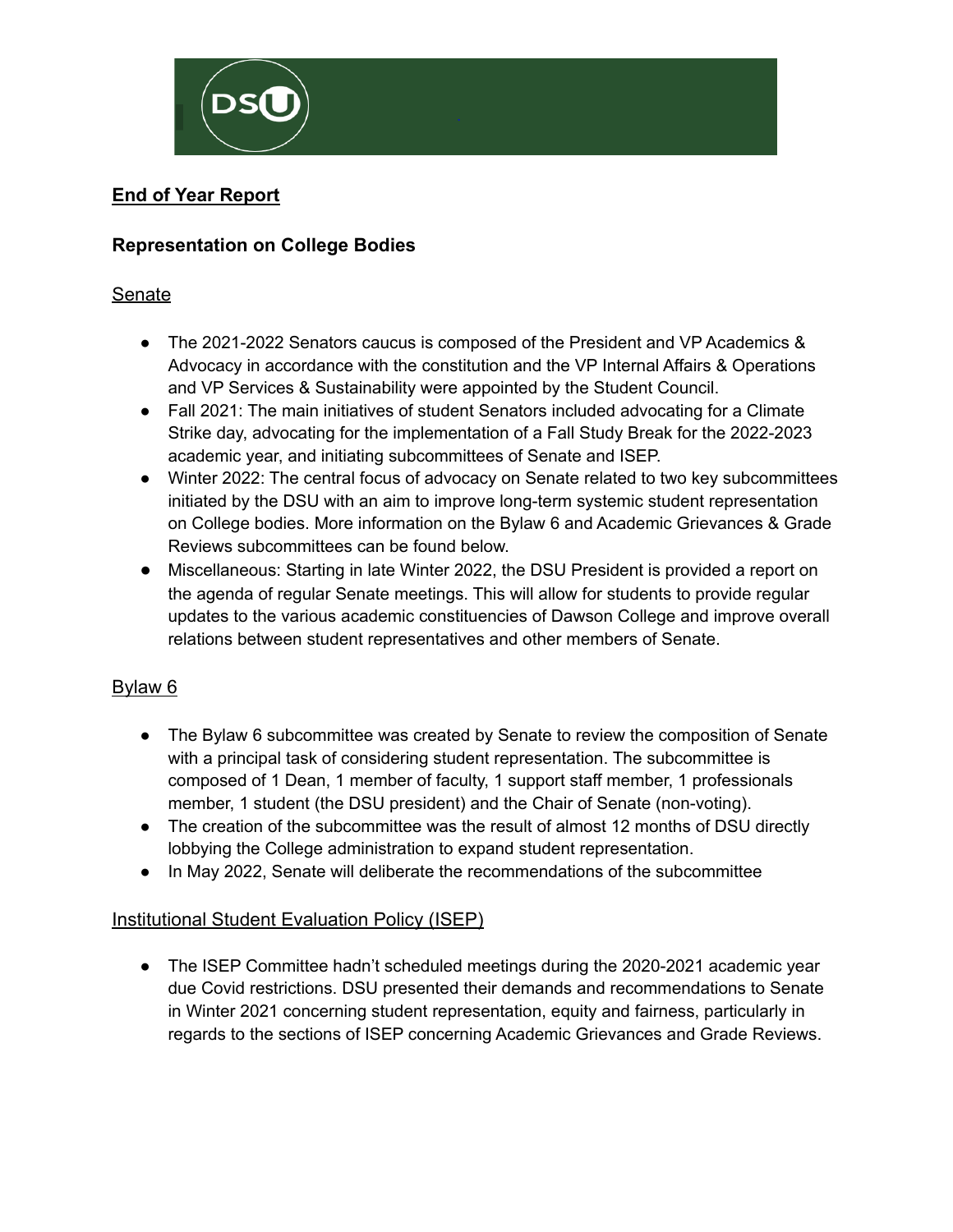

● In Winter 2022, the subcommittee for Review of Academic Grievances and Grade Reviews formally convened. The subcommittee is composed of 2 students, 1 member-at-large (community), 1 faculty, 1 dean and the Chair of Senate (non-voting).

### Review of Academic Grievances & Grade Reviews

- The subcommittee considers reviews to the ISEP section for Academic Grievances and Grade Reviews.
- DSU representatives main recommendations include peer accompagnement for students, advocacy services for students, additional mechanisms that deescalate the Grade Review process and further transparency from the faculty committees regarding decisions.
- Grade Reviews mechanisms are outlined in the collective agreement of faculty (Dawson Teachers Union). Student representatives have therefore evaluated options and provided feedback to the subcommittee regarding proposed mechanisms that would not interfere with the faculty agreement.
- The Academic Grievances procedure is unique to Dawson College.

### Academic Calendar

• The Academic Calendar Committee convenes regularly each year to design and recommend to the Senate the calendar for the following academic year. DSU representatives advocated for a Fall Study Break for the second consecutive year. Senate ultimately ratified the 2022-2023 Fall Study Break following months of advocacy from Student Representatives.

# Board of Governors

- The Board of Governors held a special meeting in June 2021 to modify the academic calendar for 2021-2022 and remove the scheduled Fall Study Break. The DSU President presented a motion to maintain the break during the Fall 2021 semester but the Board of Governors voted the motion down and approved the modified calendar.
- In June 2021, the Board of Governors approved the modified Bylaw 8 which changed criteria for academic probation and program expulsions.
- In November 2021, the Board of Governors approved the revised Sexual Violence Policy.
- The Board of Governors took an active stance along with DSU representatives to oppose the cancellation of the SMSE Pavillon campus expansion.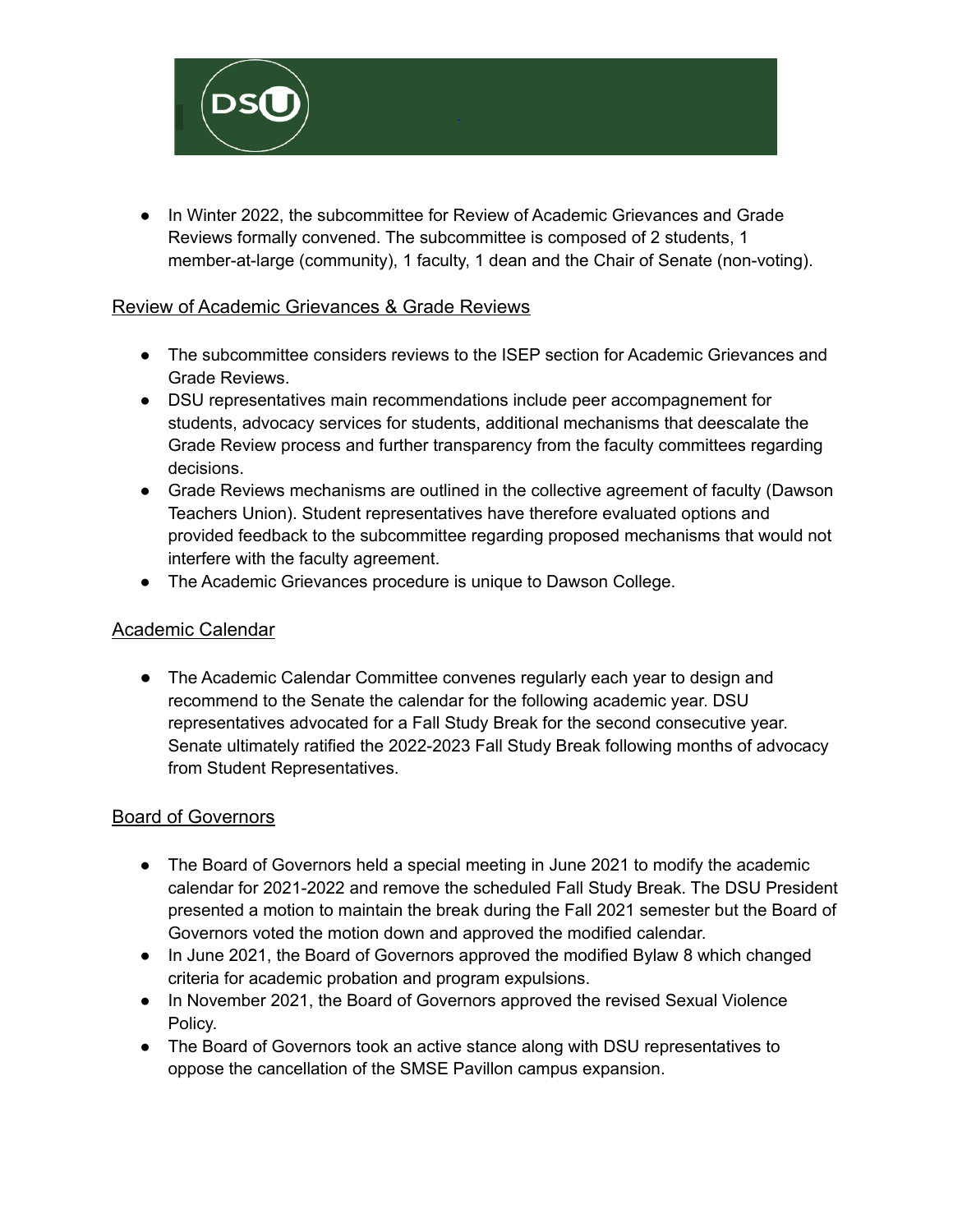

### Sexual Violence

● DSU Representatives are appointed to the College's Standing Committee on Sexual Violence Prevention and Sexual Violence Policy Committee.

### Health & Safety

• The Health & Safety Committee is the main body which enables Student Representatives to provide feedback regarding safety concerns or potential health hazards experienced by students on campus. The College did not allow students to sit on the Covid-19 Space Access Committee which meant that Covid-19 complaints or concerns were reported to the Health & Safety Committee instead.

### Budget Consultation

• The Budget Consultation Committee meets twice per academic year to review the College's annual budget as prepared by the Finance Department and Executive Committee of Dawson College. The committee includes 1 seat for a student representative.

### Sustainability Advisory

• The Sustainability Advisory Committee exists to discuss recommendations for improved sustainability projects at Dawson College. The committee includes 1 seat for a student representative.

### EDIA Work Group

● In Winter 2022, Dawson College launched its first work group tasked with evaluating the overall scope of potential EDIA initiatives needed on campus. This consultation-based work group includes 3 seats for Student Representatives.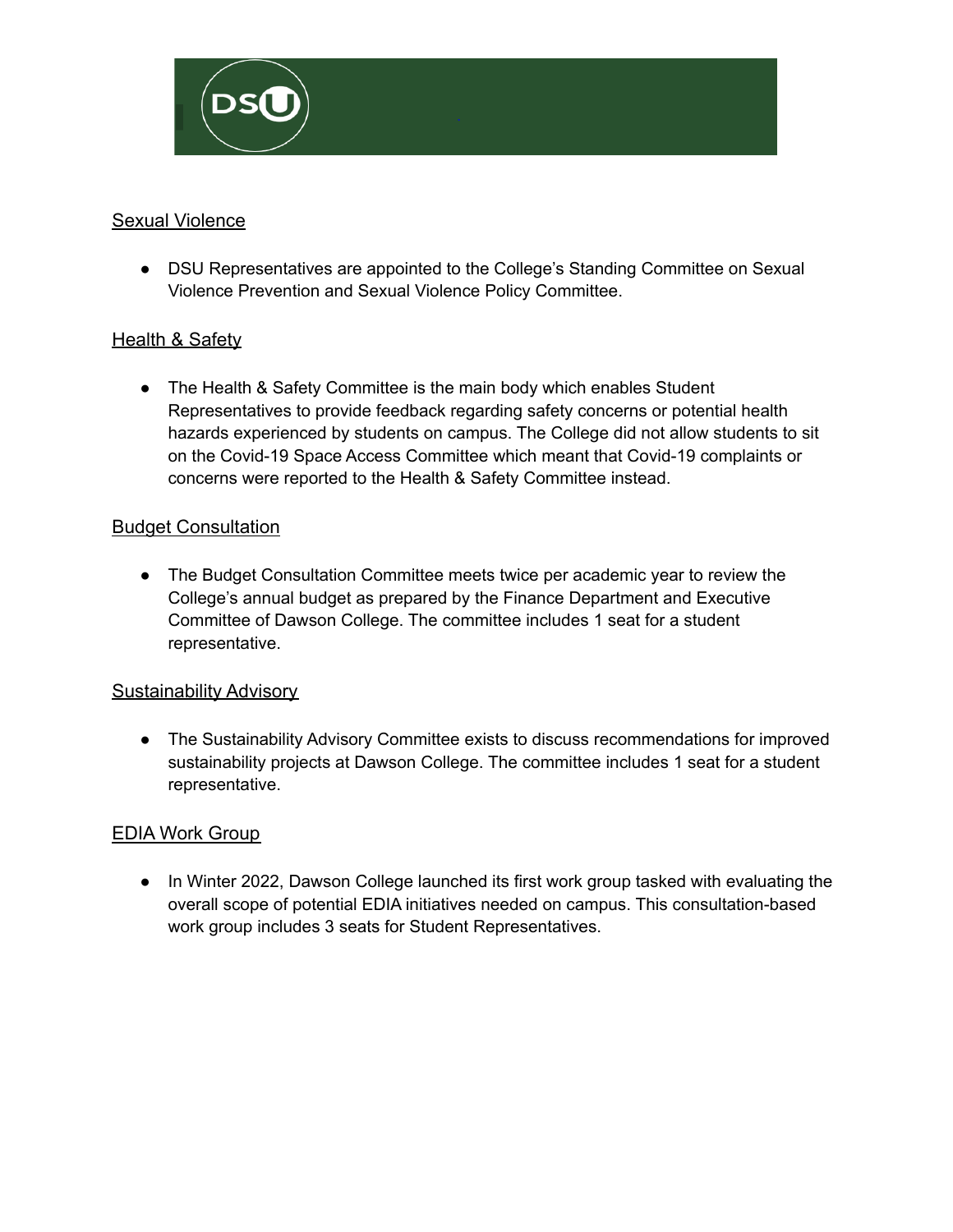

# Strategic Plan Academic Work Group

● Dawson College is currently undertaking preliminary consultations for the upcoming five-year strategic plan. The Academic Work Group began meeting in late Winter 2022 and includes 2 seats for Student Representatives.

## Dawson College Foundation

● The Dawson College Foundation is a civic non-profit organization established in 2005 with a mandate to aid in funding the Dawson community. Since at least Winter 2020, a student representative has been appointed to join the foundation board for a mandate no longer than 1 year. In 2021-2022, the foundation board resumed regular meetings.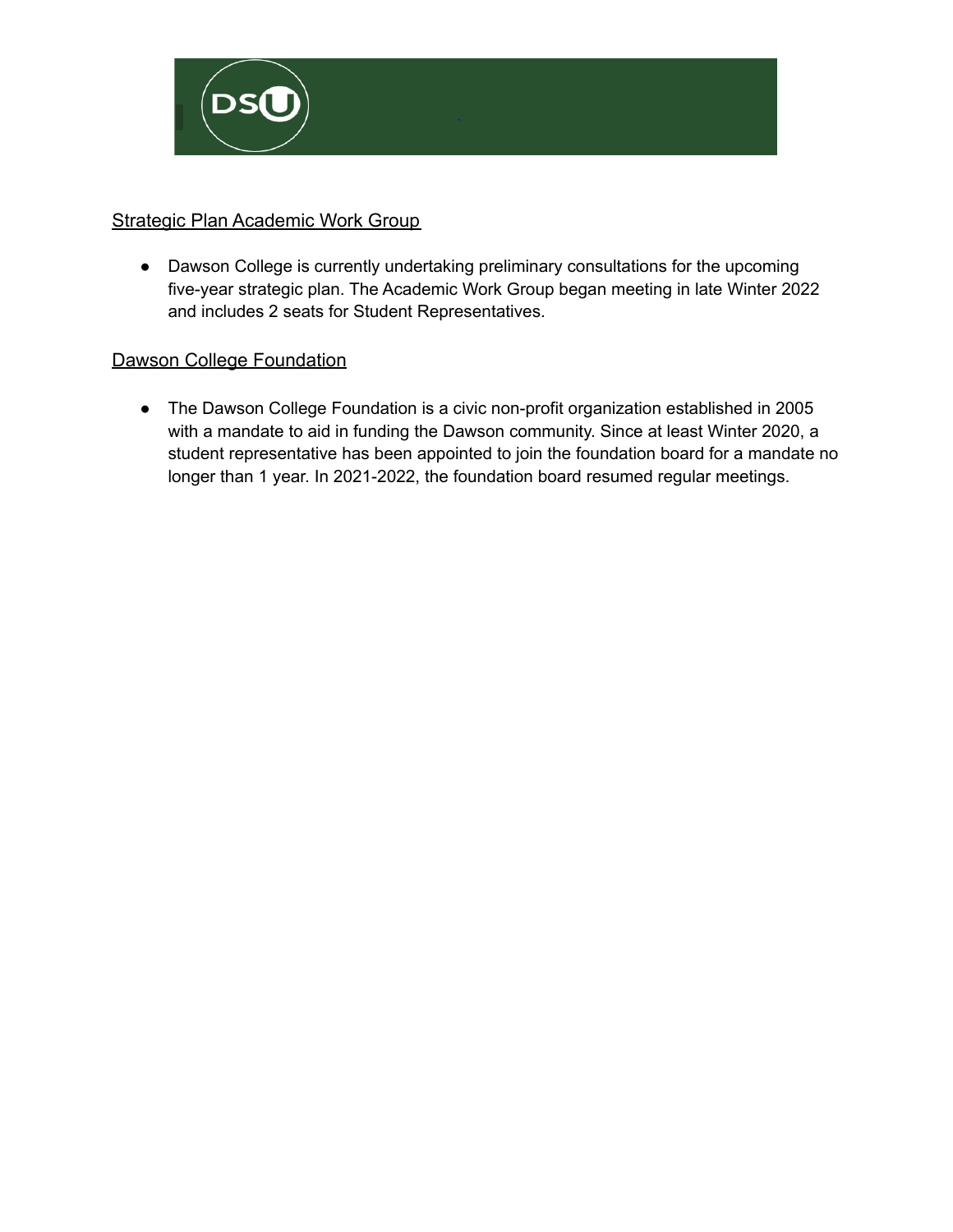

# **OFFICE OF THE PRESIDENT Alexandrah Cardona, President**

### **Bill 96**

By June 2021 when I took office, Bill 96 had already become a significant concern of the union. I discussed with the Director General of Dawson College, in consultation with the union's Vice-President of External Affairs, what the year ahead might look like for the DSU in the face of this new bill. We immediately began outreach with other student associations to educate our memberships and promoted mobilizations throughout the Fall semester. In February 2022, the government announced that the bill would include modifications to the anglophone college curriculum and that further restrictions to English CEGEPs would be introduced. The DSU responded with heavy media outreach regarding the bill amendments and began fostering relations with organizations beyond only student associations to help broaden the support network for college students. As part of these efforts, I participate in the coordination group against Bill 96 with large organizations and provide a voice for students at these tables as much as possible.

I've also collaborated extensively with the labour unions and administration of the College to coordinate mobilization efforts and media presence surrounding the issue. Notably, numerous politicians, primarily provincial election candidates and members of the National Assembly, have reached out to the DSU to partake in our efforts against Bill 96. I work diligently to ensure that the Union fosters and maintains positive relationships with political figures while remaining non-partisan so that our membership benefits from the Union's public advocacy efforts.

# **Dawson College Building Expansion**

The SMSE Pavillon was a long-awaited addition to the campus that the community worked for many years to bring to life. It was truly terrible to receive the news from the Minister of Higher Education that the building had been cancelled (pending confirmation from the 2022-2023 provincial budget). DSU immediately jumped to action on several fronts, including mobilizing students and the public to support our petition which eventually gained 20,000 signatures. In February 2022, we met with the Liberal Party of Quebec on campus to discuss our concerns and subsequently received an invitation to visit the National Assembly the following month. This wasn't the first time we had wished we could speak directly to the government in Quebec City about what was going on back home on campus but it was the first time we actually had an opportunity to make it a reality, so we quickly sprung into action once more.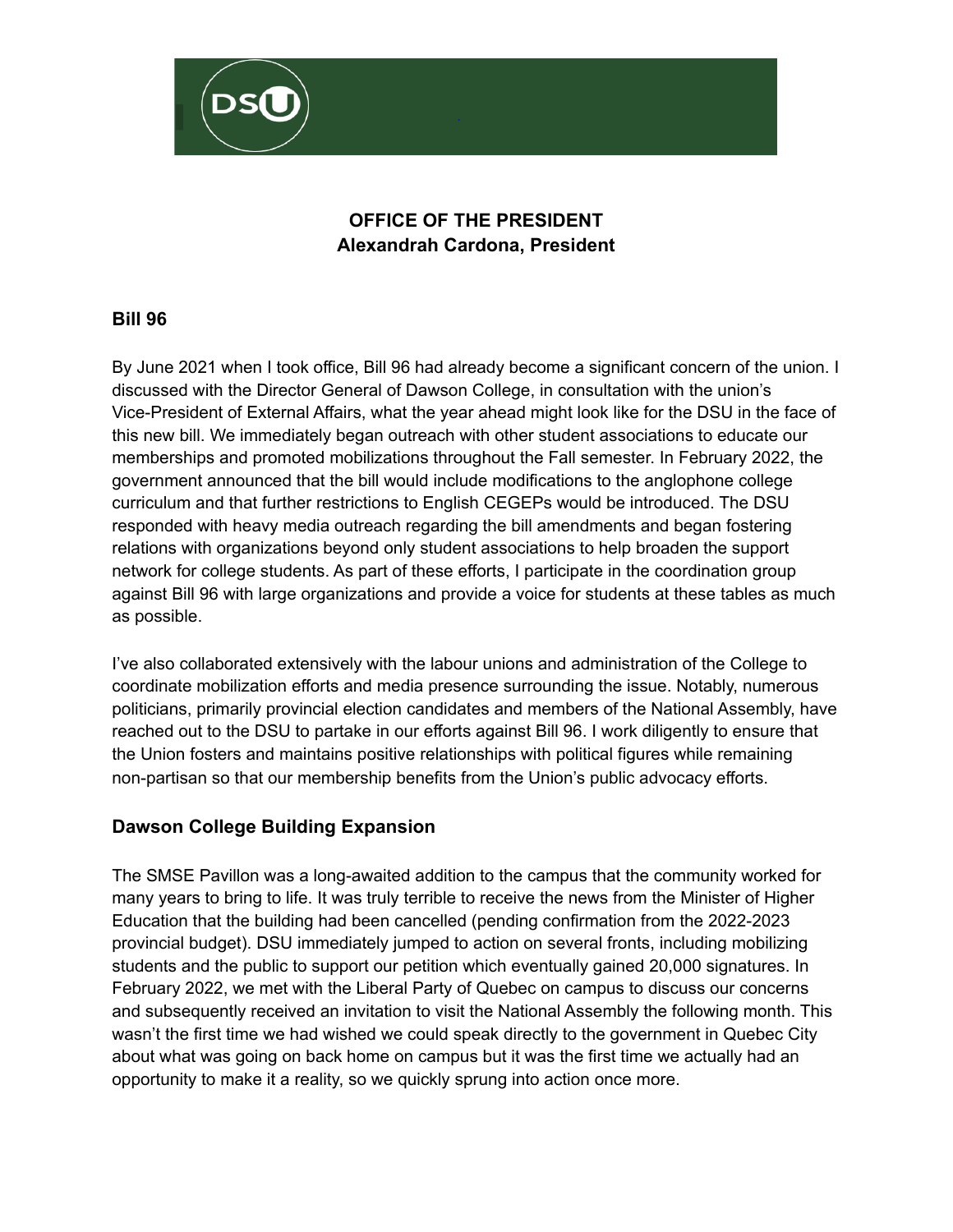

Unfortunately, the Minister re-affirmed her earlier statements to the College in April 2022, and the building project is considered officially cancelled by the current government. It remains imperative that the DSU continue to advocate publicly around this issue so that the hard work of the community of the previous decade is not forgotten in vain.

### **Collective Insurances and L'autorite des Marches Financiers**

Following the DSU referendum in May 2021, I immediately began working to make the insurance plan for Dawson students a reality. Unfortunately, Dawson College itself had other ideas. They had delayed discussions with our insurance partners throughout Summer 2021 and later denied us the opportunity to discuss implementation altogether.

In December 2021, l'Autorité des Marchés Financiers notified insurance providers that they would interfere in students rights by imposing regulations on student associations invoices. In an incredible act of solidarity, over 40 student associations came together in January 2021 to form an interassociation coordination committee. I was humbled and honoured to partake in this committee with so many other college and university associations and without any linguistics divisions. In February 2022, my team and I travelled to Quebec City for the interassocation press conference concerning the AMF's actions.

Despite the lack of insurance coverage for Dawson students being incredibly unfortunate, I am proud that the Union will be taking part in consultations with the AMF and other student groups. It is important that the DSU remains on the front lines of this issue, even if it is not a popular topic in anglophone media, because it affects the core wellbeing and public health of our community.

### **Student Representation and Bylaw 6**

I have been advocating for the expansion of student representation across the college and on Senate for over a year. Finally, I am overjoyed that the Union's efforts have come to fruition and that the subcommittee on Bylaw 6 will be presenting the matter for discussion this coming month. I look forward to a future DSU Senators Caucus with 8 members!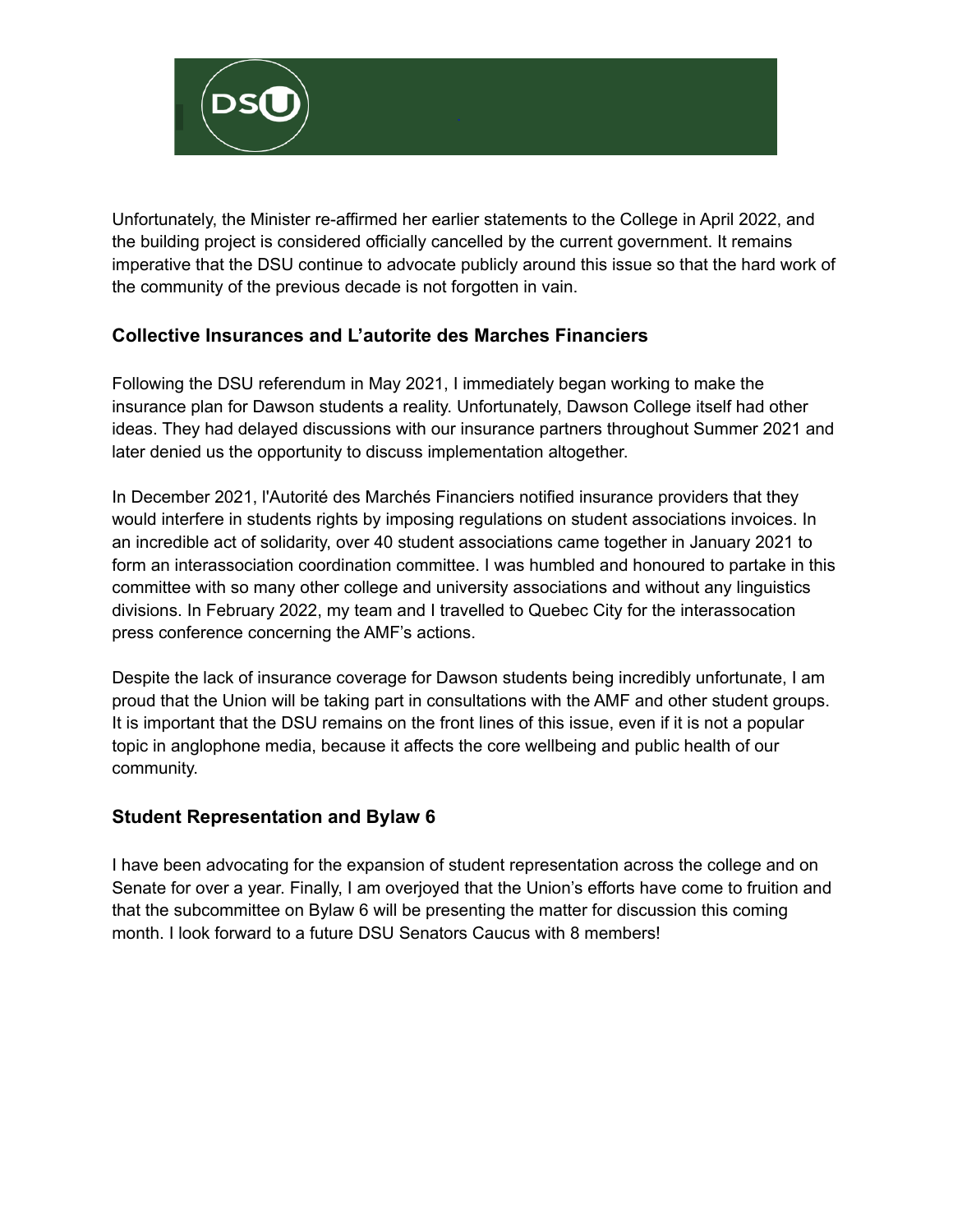

# **OFFICE OF FINANCE Yves-Jusslin Maniratanga, Vice-President**

### **Annual Audit**

One of the first projects that I undertook after taking office was the completion of the Financial Audit from the previous financial year. Thus, I engaged in regular consultations with our auditing firm Fuller Landau to ensure their strong understanding of the Dawson Student Union's corporate functioning to further support the auditing process. The result of the procedure was satisfactory as our auditors declared that our financial statements and our procedures were satisfactory.

### **Financial Governance**

Ever since I took office, I put a strong emphasis on according to students a larger voice in how the Union's finances are handled. I achieved that goal through multiple steps. The very first consisted of increasing the manpower of the Office of Finance by selecting and training the volunteer who would become the Union's Finance Coordinator. Over the year, the Finance Coordinator provided support when it came to evaluating certain financial decisions and their implementation. The Finance Coordinator contributed to the building of the Finance Committee. The Committee united students from different academic sectors with the main goal of building strong financial regulations. Thus, we had members in the Business Management program, the Commerce program, the Enriched Health Science program much more. We were able to build consistent financial regulations with the help of the committee. The diversity of background contributed to the versatility of the Committee's activities. This permitted us to install a solid procedure to process special projects funding applications in a manner consistent with the will and expertise of a varied part of the Dawson Student Union membership.

As for Student Awards, I worked in collaboration with the Vice-President of Academics and Advocacy to set up selection criteria for the Awards. After that, we successfully organized a committee, made exclusively of council members, to prepare them to process and select award applications. Right now, we are in the process of preparing how we are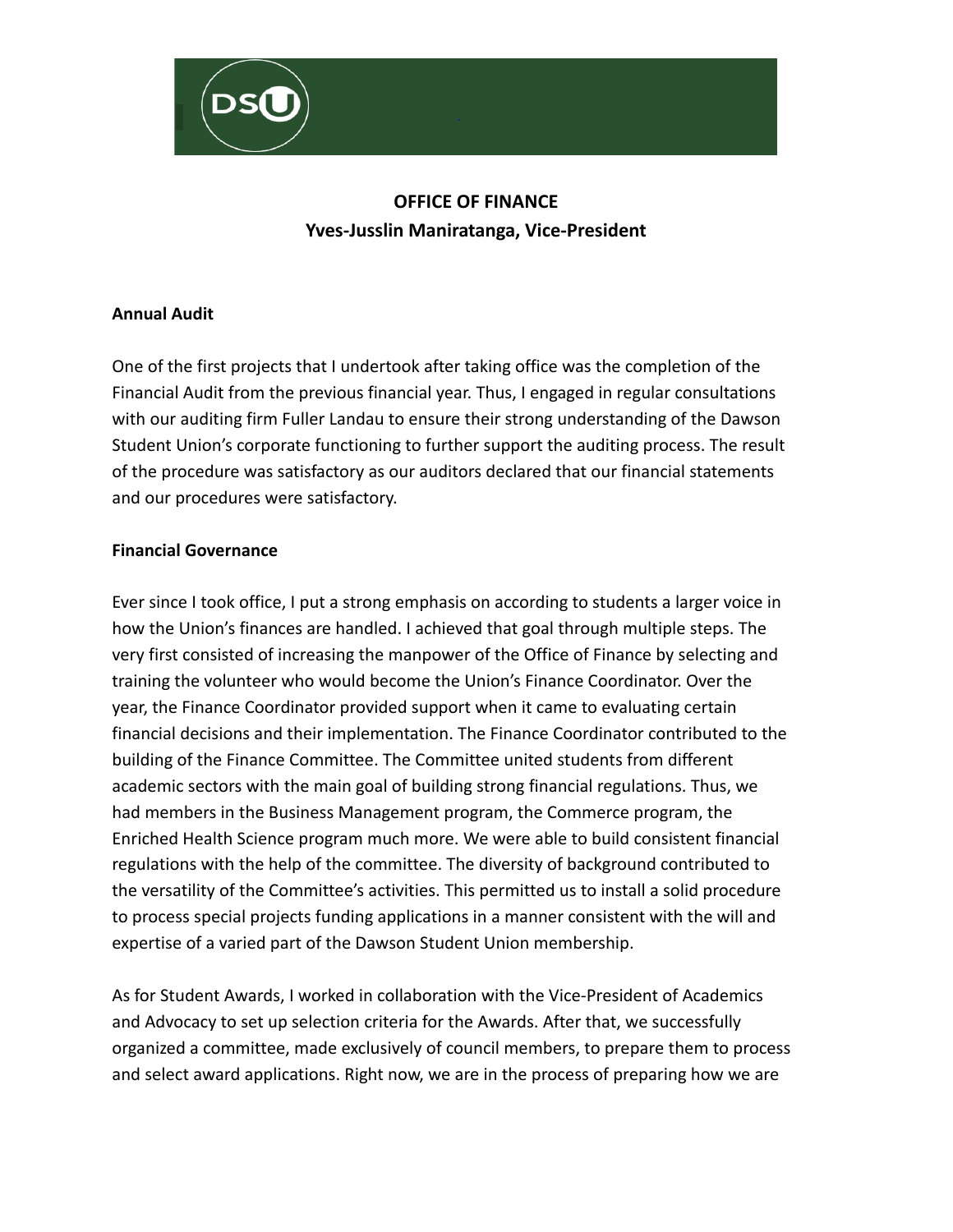

going to hand the awards to the recipients in a special ceremony.

In brief, under my mandate, financial governance was organized to give a voice to a wider range of students to guarantee that financial decisions truly represent what Dawson Students stand behind.

### **Recommendations**

I would advise the next Vice-President of Finance to recruit a Finance Coordinator within the first month of their mandate and hand them the responsibility of preparing regular financial reports. I believe that those reports, provided on a more regular basis would be a step in the right direction as it would entail even more Financial Transparency.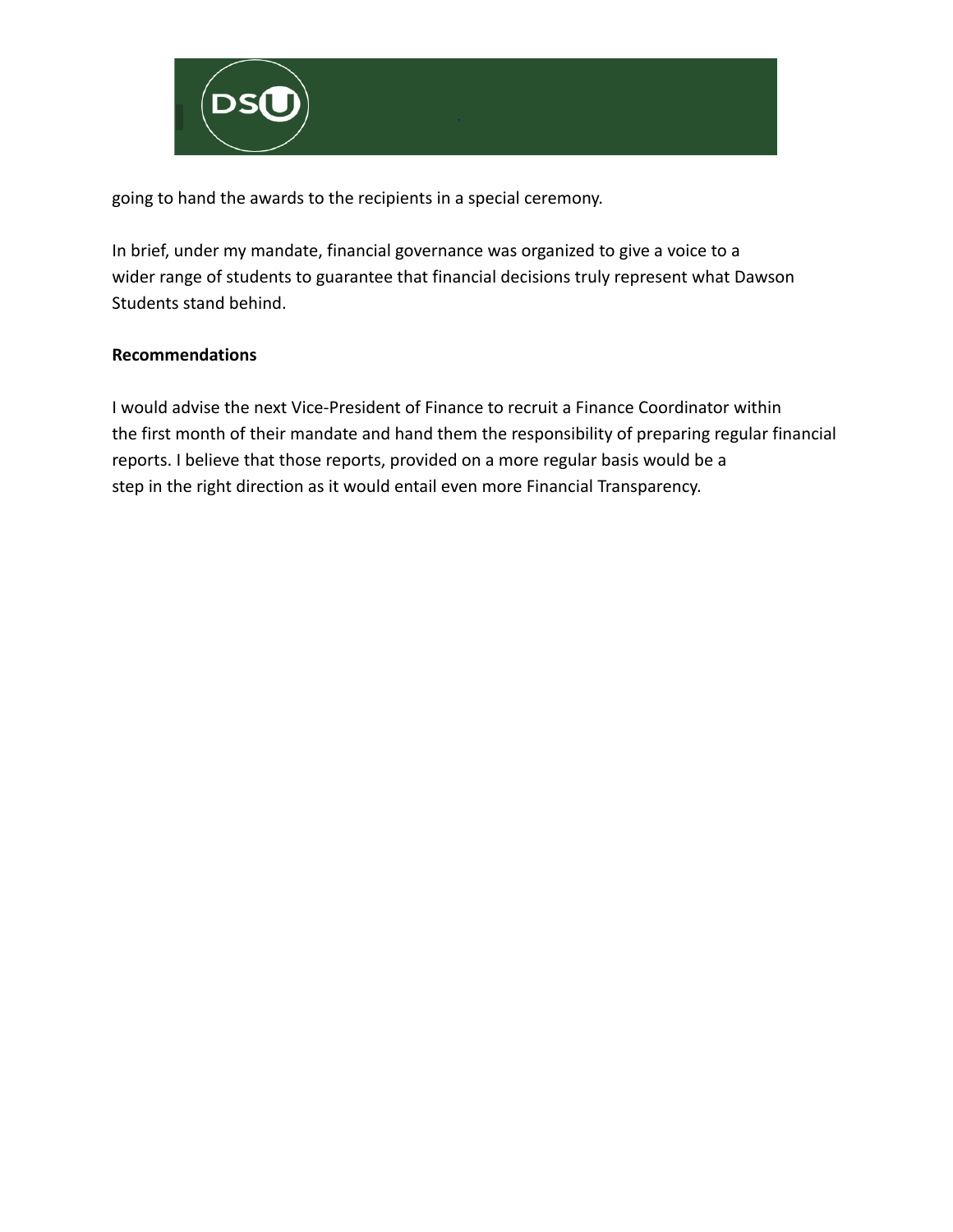

# **OFFICE OF INTERNAL AFFAIRS & OPERATIONS Abril Meza, Vice-President**

### **OPERATIONS**

### **Clubs and Services Spaces**

Starting from Fall 2021, I had presented my ideas of having a communal club space as there were several different concerns with the previous set up. Clubs were designated either a room or cubicle space in rooms. I proposed having three communal rooms where they would be shared between all clubs on rotation, so they could maximize the use of the rooms and would future proof the inevitable expansion of student life at Dawson. After consultation with club members and receiving feedback, I had finalized my plans and a clean up of the entire spaces began.

Volunteers helped clear out the space and things were thrown out, recycled or donated to different charity organizations. I had made a floor plans on how the rooms would look, having certain rooms encompass DSU services and other rooms be dedicated club spaces.

In December, Student Services at Dawson College offered the DSU a great opportunity to help fund the club space furniture. I sent them the floor plans I had done and we would begin to receive the furniture over the winter semester . Currently the spaces are half open as we are still awaiting more furniture to arrive. This huge project could not have occurred without the help of volunteers and the patience and collaboration of clubs and services.

#### **Events and Activities**

Being co-chair with VP Student Life in the DSU Campus Events & amp; Operations Committee in the Fall semester was an extremely exciting experience. The committee was composed by very enthusiastic volunteers who provided ideas and insights into what events to bring to Dawson. We would meet weekly, sometimes twice a week to bring these events to fruition. Collaboration with Campus Life and Leadership helped me gain knowledge on what steps must be done to throw a good event, especially regarding work orders and being realistic in planning. For Fall, we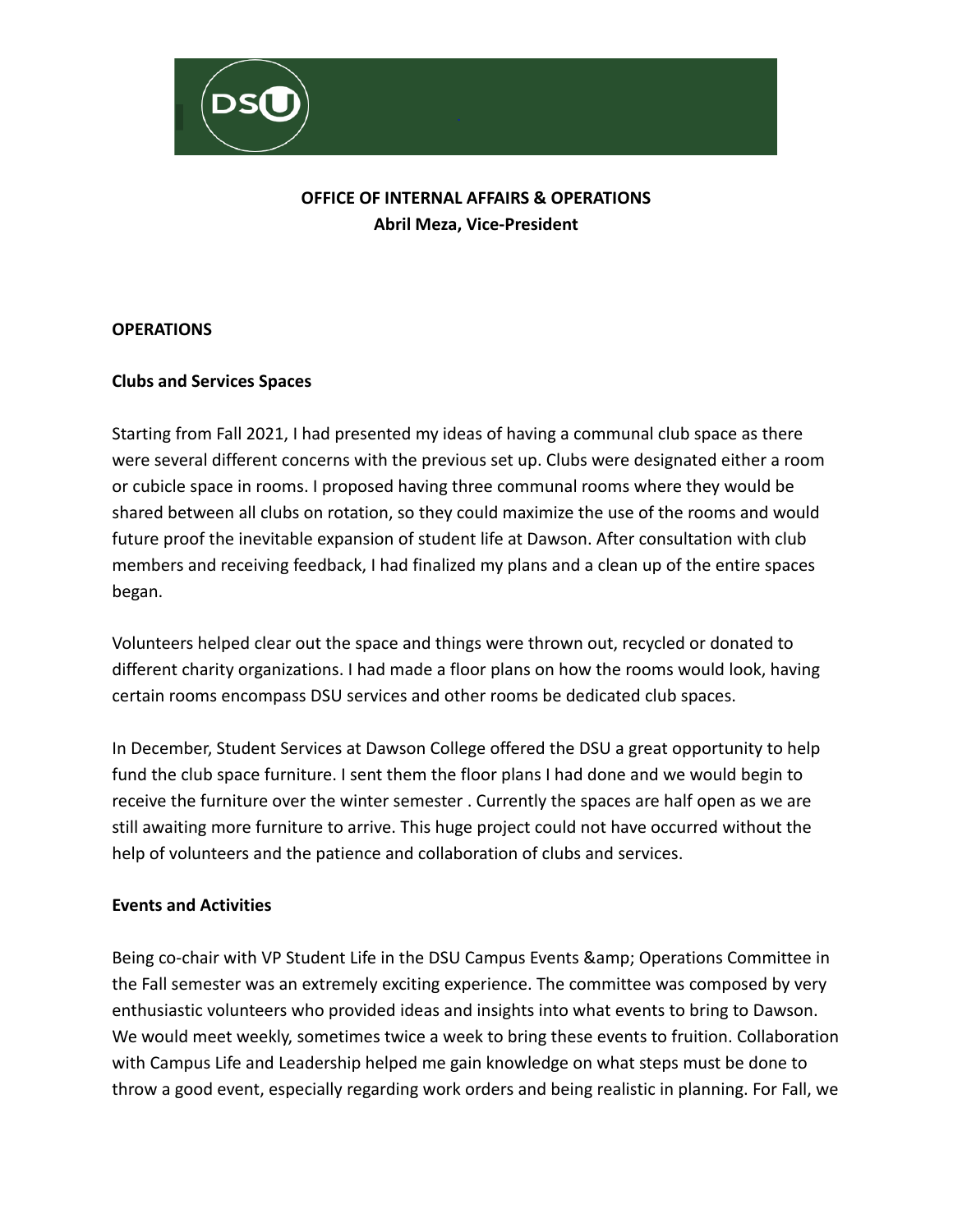

worked on Welcome Week, Frosh Week, Orange T-Shirt Day, Club Fair, Geek Week, Halloween Week, Stress Free Days, Volunteer Appreciation Day, and Volunteer Orientation Day. For Winter, I collaborated with VP External in a valentine event called Datamatch where Dawson students and other English CEGEPs would be matched together if they took a survey. More than 1000 students were matched. I also helped organize a fundraiser to raise funds for Ukraine, where volunteers and I would be tabled in the Upper Atrium and sold art and donuts. We raised over \$2000+.

#### **COMMUNICATIONS**

Working on posts for social media has been a creative endeavor as each post has been worked on to be appealing and have a level of consistency to represent the DSU. This involved making posts have a theme: a shade of green, the logo placement was always on the left bottom corner--technical aspects that were planned for. Keeping up with the large workload was facilitated by the introduction of office volunteers specifically helping me out with Communications. I was able to delegate graphic design to these extremely talented students for all the myriad of posts that needed to be posted. In addition to social media, I have worked on the DSU website which has received a lot of modification and has become significantly more user friendly (especially for mobile users).

#### **INTERNAL AFFAIRS**

As a DSU representative, I was able to represent the union in multiple committees, such as: Senate, ISEP, Grade Review and Academics Grievance Committee, Academic Calendar Committee, Health and Safety Committee, Standing Committee – Policy on Sexual Violence. Being a representative involves holding the student's interests as a priority and making sure their voices and concerns are heard. The best example for this was in the beginning of the fall semester, students emailed the DSU and expressed concern regarding returning to school and COVID anxieties. I brought every concern up in the Health and Safety Committee meeting. I reported back to the Student Council the measures the College would take to ensure their safety. Keeping conversation open between students has aided me represent their interests, and the College committees appreciate all student feedback.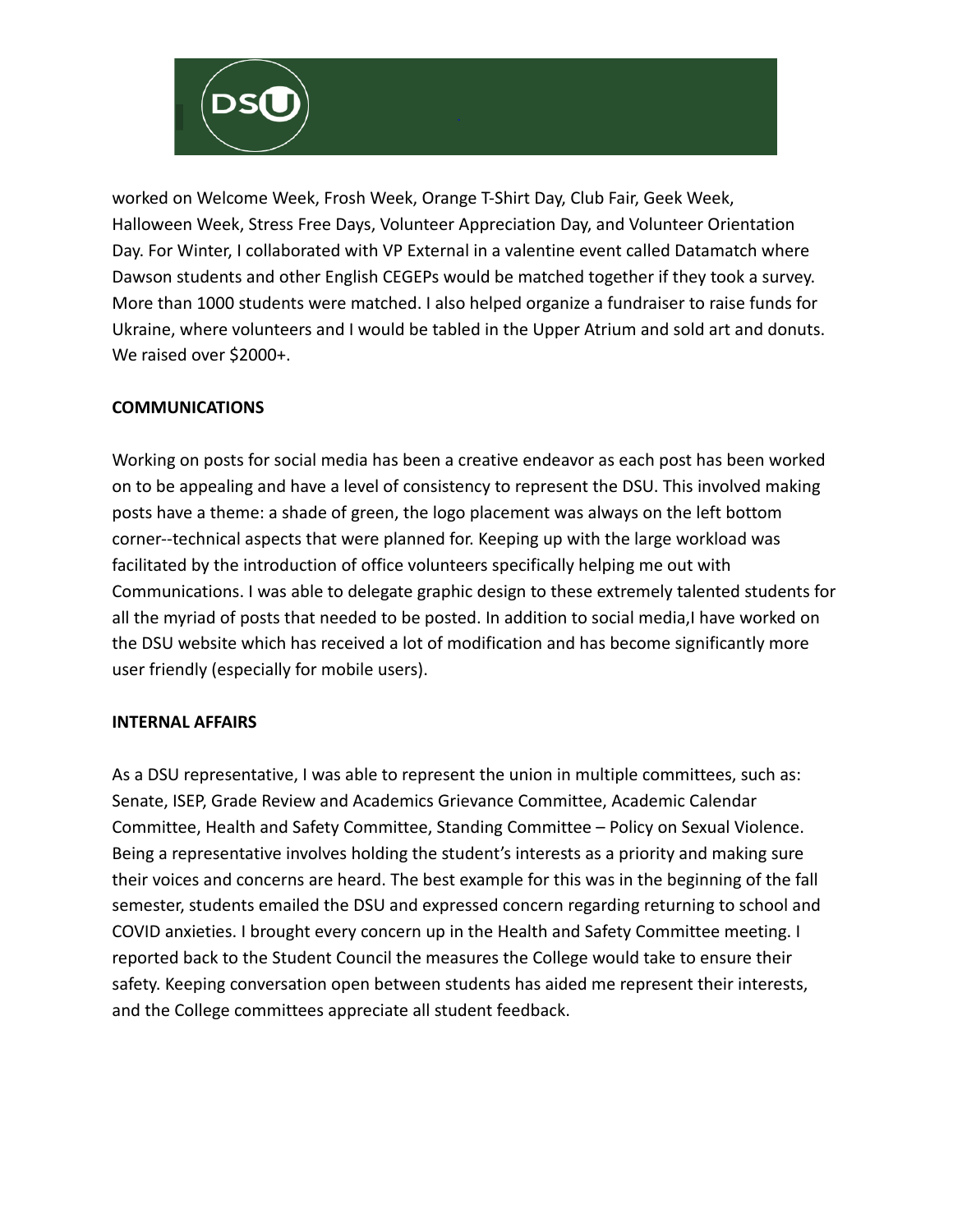

### **VOLUNTEERS**

The biggest victory for the DSU has been expanding the Volunteer Network. Having volunteers is integral for operations. We started off with 0 volunteers in the beginning of August. Posting an Instagram post recruiting volunteers for Welcome Week helped start the foundation of the network. During Welcome Week, we had a sign up (physical and electronic) for people to join the Volunteer Network. As weeks passed and up until now, the number of volunteers signed up with the DSU is over 300 members. For students who want to come in to volunteer to help once

in a while and have no commitment, we named them "Event Volunteers". The next tier of volunteer is for more active students who wish to help executives and is more of a commitment. This tier of volunteer is called "Office Volunteers". Every DSU executive has office volunteers who help them complete their tasks. I would estimate the number of active office volunteers for all executives ranges from 20-30. Some office volunteers help more than one executive at a time.

Having office volunteers is mutually beneficial for DSU and students as volunteers help relieve the huge workload as a DSU executive and volunteers get hours and valuable experience in a student governance environment.

### **New Initiatives and Projects**

Reviewing my Annual Plans, I had not been able to complete everything I had hoped to but I was able to complete a reasonable amount. These include producing a detailed guideline for event planning, DSU space renovations, social media calendar, newsletter (which will be released in a few weeks) and recruiting volunteers. Some other projects have the groundwork but need more planning before execution.

### **Recommendations**

As being the first VP of Internal Affairs and Operations, the role included many responsibilities. Even with great time management skills, support from the team is essential. Making sure there is lots of promotion and recruitment of volunteers will help all DSU executives be able to function more efficiently. Training of the volunteers would be help in both parties understanding their roles and boundaries. Having a functional way to book rooms and work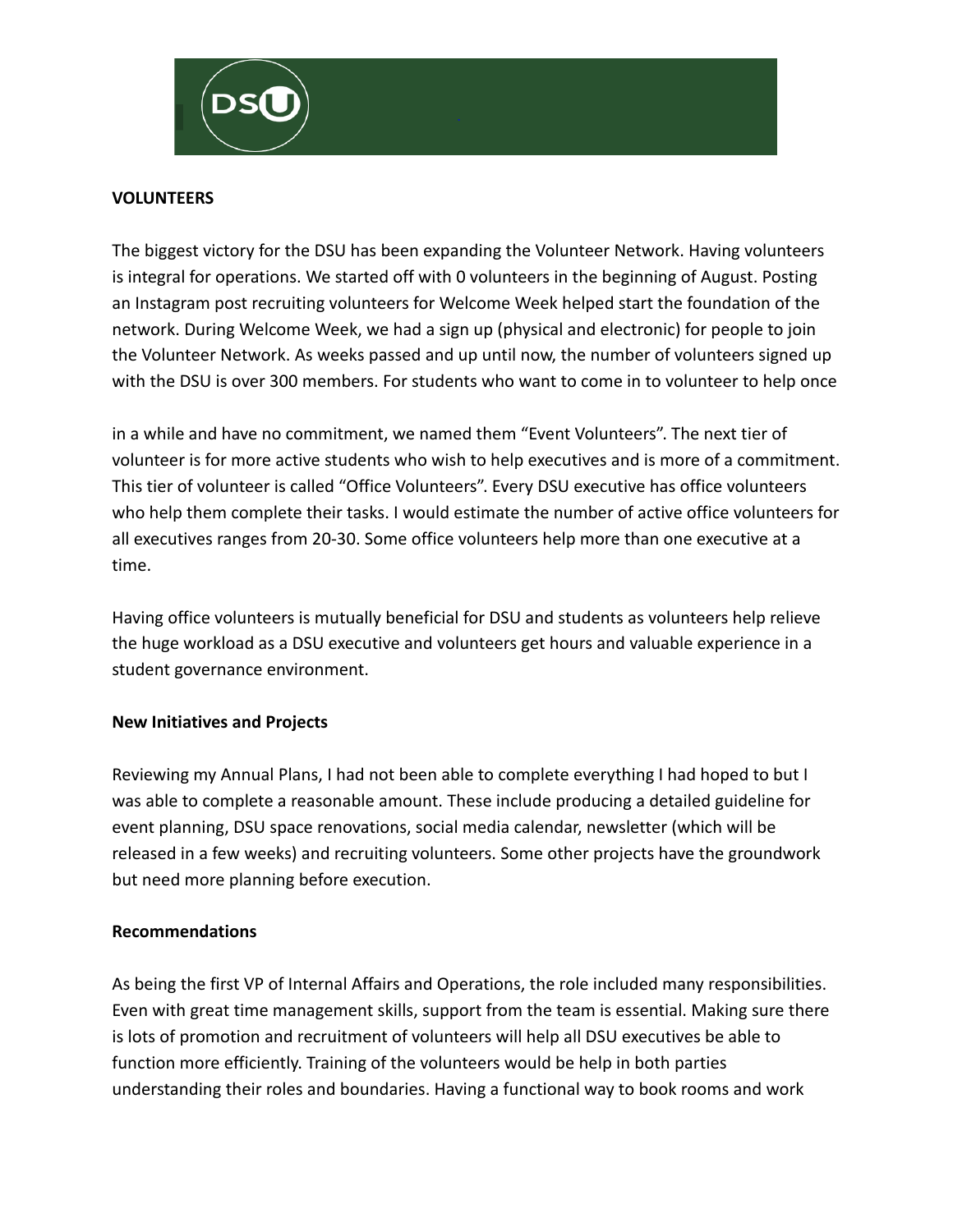

orders is also extremely important. Continuing to communicate with all DSU club execs, services and volunteers will help future executives understand what needs have to be met. Strengthening relationships with Student Services, CLL and FAMA will ensure smoother operations as well as more collaborations. I also recommend an easier way to reach volunteers such as a group texting app where they get text message announcements when they're needed. There was some difficulty reaching volunteers via email. Discord worked to a degree but perhaps having students have a Discord orientation webinar would make the application feel less intimidating and approachable. Overall: just making sure DSU always listens to their members and maintains constant contact will help improve trust and relations.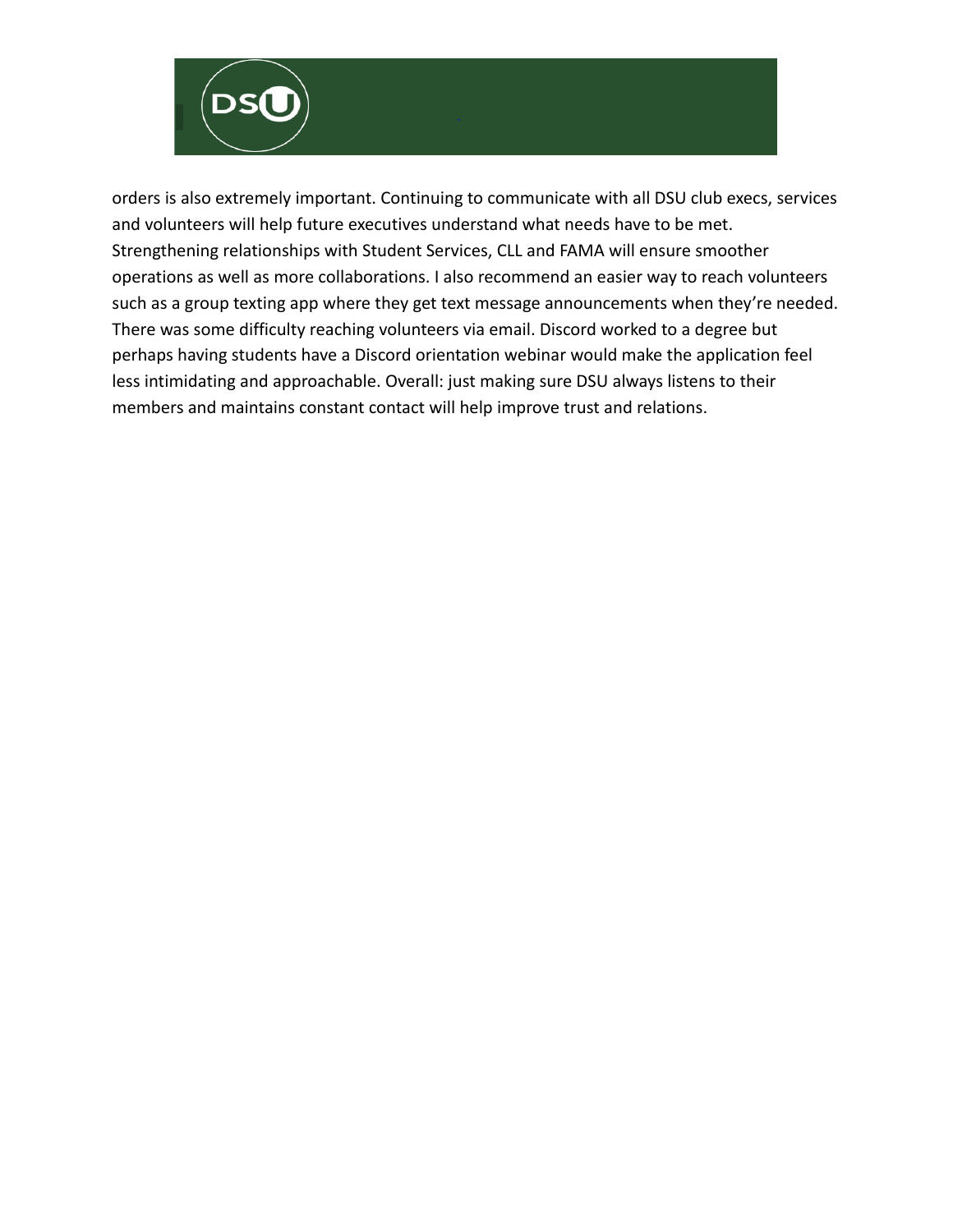

# **OFFICE OF EXTERNAL AFFAIRS Arwen Low, Vice-President**

#### **Election Initiatives**

The start of my mandate coincided with the 2021 Federal Elections. As September 15, 2021 was the 15 year anniversary of the Dawson College mass shooting, it was important for the Union to take a stance on the issue of gun control during the elections. Throughout September, I collaborated with gun control advocacy organization PolySeSouvient and spoke in favor of gun control at a press conference they organized. National media organizations\* were present at the conference. In order to increase awareness about the upcoming elections on campus, I collaborated with teachers and administration to organize a debate on climate change and the environment between the candidates for the riding of Ville Marie-Sud-Ouest-Iles-des-Soeurs. For both the Federal and Municipal (November 2021) Elections, I worked with volunteers and the Events Committee to prepare voting information packages and help students register to vote.

#### **CASAQ and General Assembly**

One of my responsibilities as VP of External Affairs is to serve as a voting member at the Coalition of Anglophone Student Associations of Quebec. Our monthly meetings and work primarily focused on sharing events and collaborating on joint political stances. This year, it was the Dawson Student Union's turn to host CASAQ's annual General Assembly. The GA allotted time for networking, speeches from presidents and student insurance provider Student Care, a conversation on the future of CASAQ, following last year's VP of External Affairs' recommendations, discussions between executives who occupy similar roles within different unions. The GA was attended by 60 student leaders, and we received positive feedback from both attendees and the Dawson administration, as this was the first intercollegiate event the DSU had hosted in a while.

#### **Petitions and Social Awareness**

In September, the Union worked with the First People's Center, the Peace Center and other groups at Dawson to mobilize students to attend the march on the National Day for Truth and Reconciliation. In November, the Student Union and a coalition of departments across the college came together to raise awareness on Bill 2 and collect signatures on a petition against it. The success of this initiative encouraged the use of similar strategies. In February, the Union collected donations for relief in Ukraine by tabling in the Upper and Lower Atrium. Also in February, the Union launched its own petition requesting that the government reinstate the Dawson expansion project. The involvement of the volunteer network has been crucial in collecting signatures on petitions and raising awareness about social issues.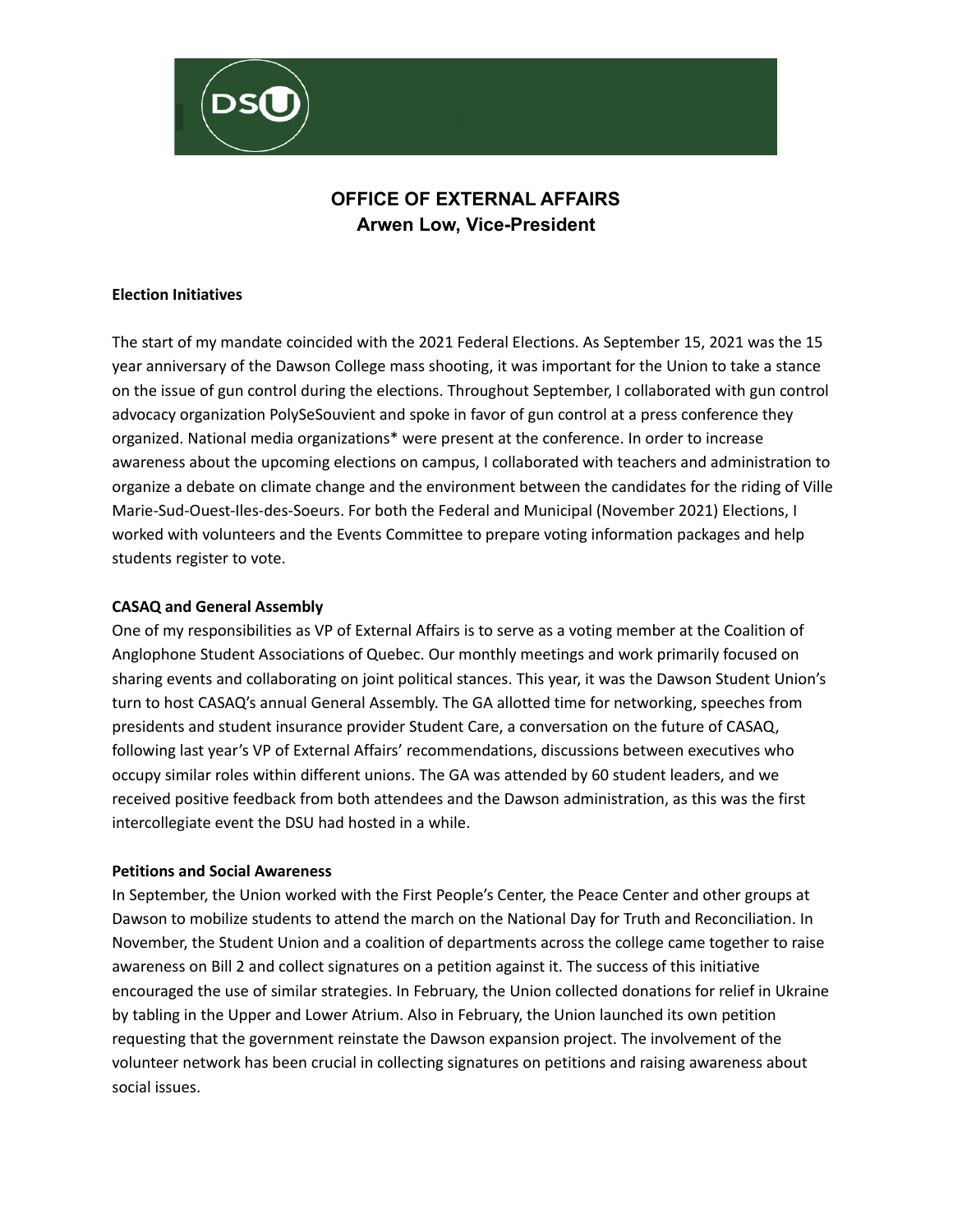

#### **External Partnerships**

I co-led an intercollegiate donation campaign with the President of LaSalle College's student association, the AGEL. The student unions of Dawson, LaSalle, Marianopolis and Vanier joined to collect donations to various community aid organizations during December. At Dawson, there was a joint effort between the Green Earth Club to collect winter coats for Resilience Montreal as well as food, clothes and personal products for Chez Doris (these last three types of donations were doubled by the student union). In February, the English Cegeps partnered with the Harvard-based service DataMatch to offer students a light-hearted way to meet one another leading up to Valentine's day, an event which 1468 students participated in.

#### **Dawson Expansion**

Near the end of January, the Minister of Education decided to cancel the planned Dawson expansion project, which would have rectified a 20 year space deficit and had been in the works for 7 years. The DSU started a petition to reinstate this project, and we collected almost 20 000 signatures! With help from our administration, the Quebec Community Groups Network, and a few politicians, we visited the National Assembly in Quebec City when the petition was filed. The President and I spoke at a press conference after the question period ended to defend the necessity of maintaining the expansion project.

#### **Bill 96**

Throughout my mandate, I have worked with Union executives and multiple groups to address Bill 96. At the start of the year, I worked with CASAQ to write an open letter against Bill 96. As the Bill re-emerged in public dialogue nearing the time of the vote, the Dawson Student Union collaborated with the Quebec Community Groups Network and organizations across Quebec to plan a large protest, scheduled to commence at Dawson and that will be attended by groups impacted by various aspects of the Bill. Inspired by John Abbott College's planned rally, the DSU, as well as other English and bilingual CEGEPs, hosted twin rallies against the bill on May 5th in anticipation of an earlier vote.

#### **Recommendations**

Firstly, I recommend that the next VP of External Affairs start up the Socio-political committee at the start of their mandate. This committee will be able to help the VP address any social or political issues that arise over the course of the year, and will thus be able to increase the speed of the Union's response time to such issues. A committee tasked with supporting the Union's responses to potential Bills or unanticipated socio-political events that impact the Dawson student body will also allow the VP to continue to focus on their planned initiatives. In this sense, I also recommend that the VP seek out office volunteers at the start of the year to delegate tasks and increase the productivity of the Office of External Affairs.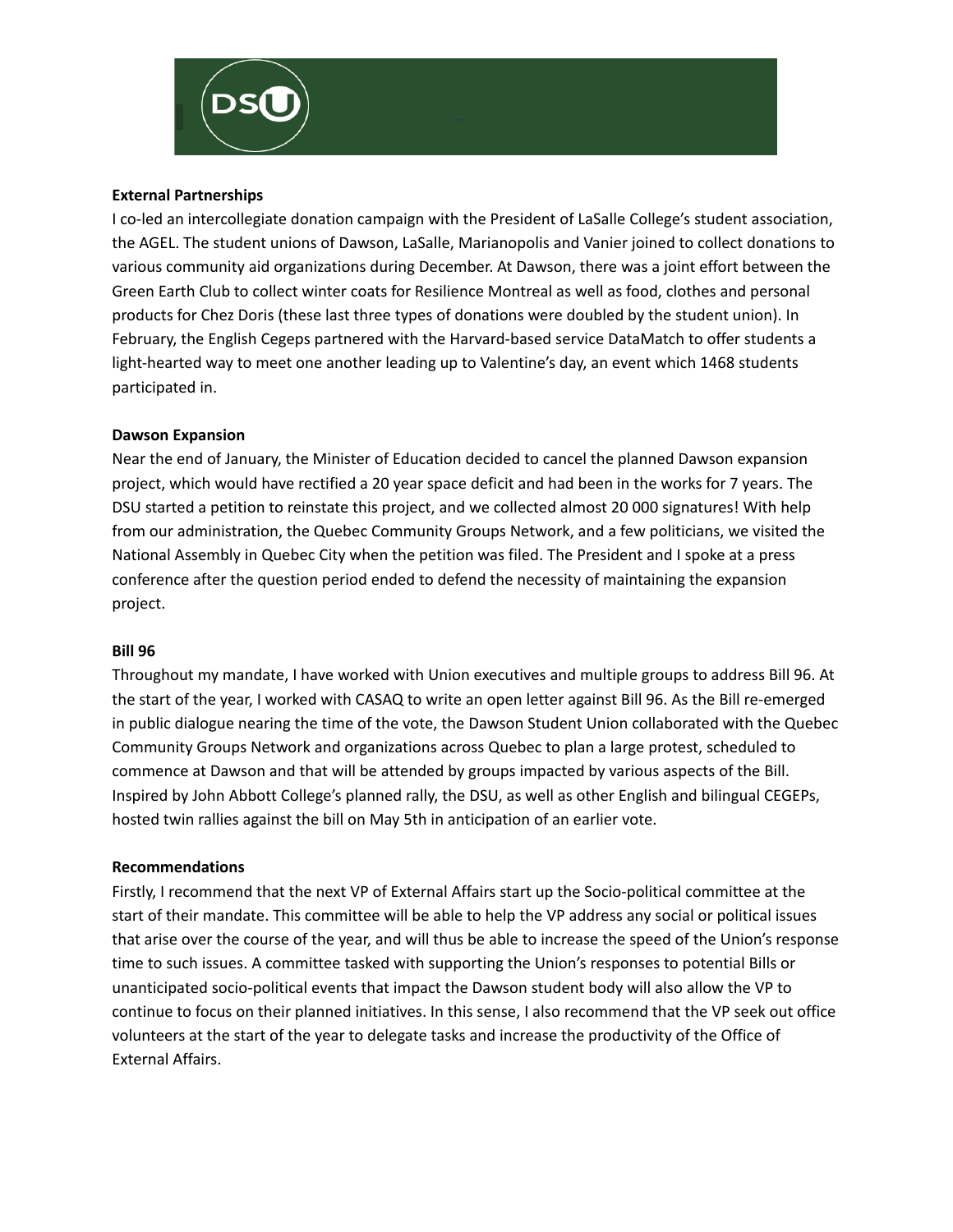

Secondly, the next VP of External Affairs should anticipate frequent media requests, and would benefit from media training at the start of the mandate (as would the entire team). This year's executives had the opportunity to receive media training, and this was a great asset.

The functioning of CASAQ could be improved by using a service such as Slack that would allow all of the member unions executives to be in contact with one another, rather than solely the voting members. Additionally, the VP should continue encouraging CASAQ to increase its social and traditional media presence and visibility, as well as collaborate on joint responses to socio-political issues that impact the collective student body.

Collaboration with university student associations proved to be very fruitful when developing a response to the AMF's proposed cancellation of collective insurance. I recommend that the VP of External Affairs continue to build on existing partnerships with university student associations, to ally on certain causes and to potentially host events together. Reaching out to French student associations continuing to increase pre-existing relations with groups such as la FECQ would be an interesting opportunity for the next VP to consider.

I also recommend that the next VP help increase the Union's commitment to local community aid organizations, and bring more services on campus (something which was complicated this year by Covid restrictions).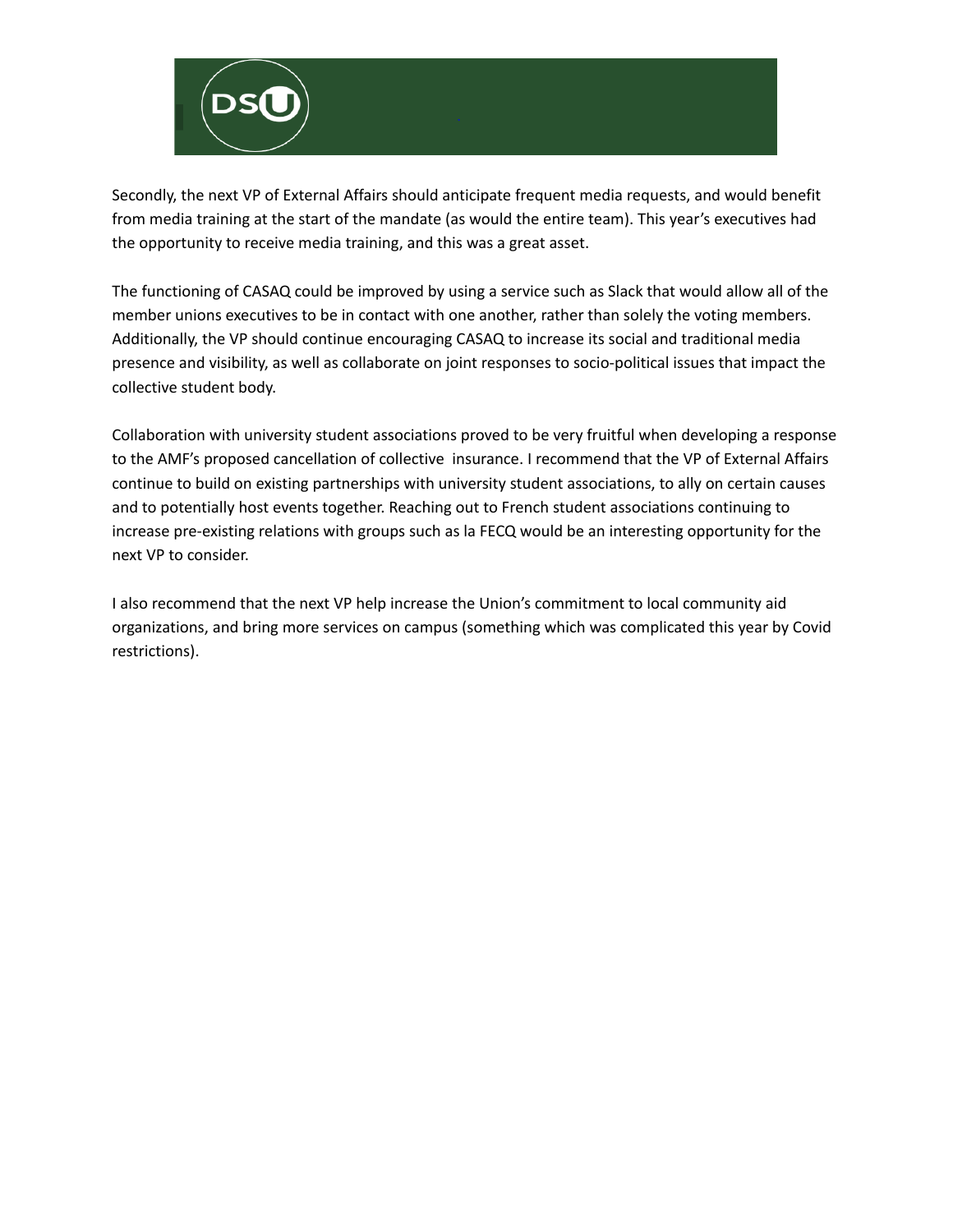

# **OFFICE OF SERVICES & SUSTAINABILITY Shirin Hinojosa Violante, Vice-President**

### **Water bottle ban**

This year the DSU collaborated with the Sustainability department in order to raise awareness and continue the standing ban for plastic water bottles on campus. The Dawson Student Union bought more than 2000 bottles this year to sell to students through the water bottle sale held on April.

### **Sustainable Happiness**

The DSU partnered with the Dawson Sustainability department to establish a Sustainable Happiness program at the College. This is done through book club, SH journals, 24hr certificates and facilitator training of two of the execs.

### **Sustainable Dawson**

This year I have worked to improve the liaison between the DSU and the sustainability department. We have collaborated throughout the year in various events and activities such as earth week, the expansion plan, Sustainable Happiness, the water bottle ban , workshops, and book club among others. A final end of the year sustainable prom was also put in place.

### **Services**

### The hive :

This year the hive's expansion took place in order to accomodate and broaden its services to more students and provide them with a safe space where to pump, relax, have important calls or a one-on-one meeting with the hive's employees. Not only the hive's space became broader but the team as well.

### Dawson Dinin' :

While this year Dawson Dinin' wasn't active as I would've liked due to Covid-19 restrictions, the last week of classes, the DSU collaborated with CLL in order to create an event to give out free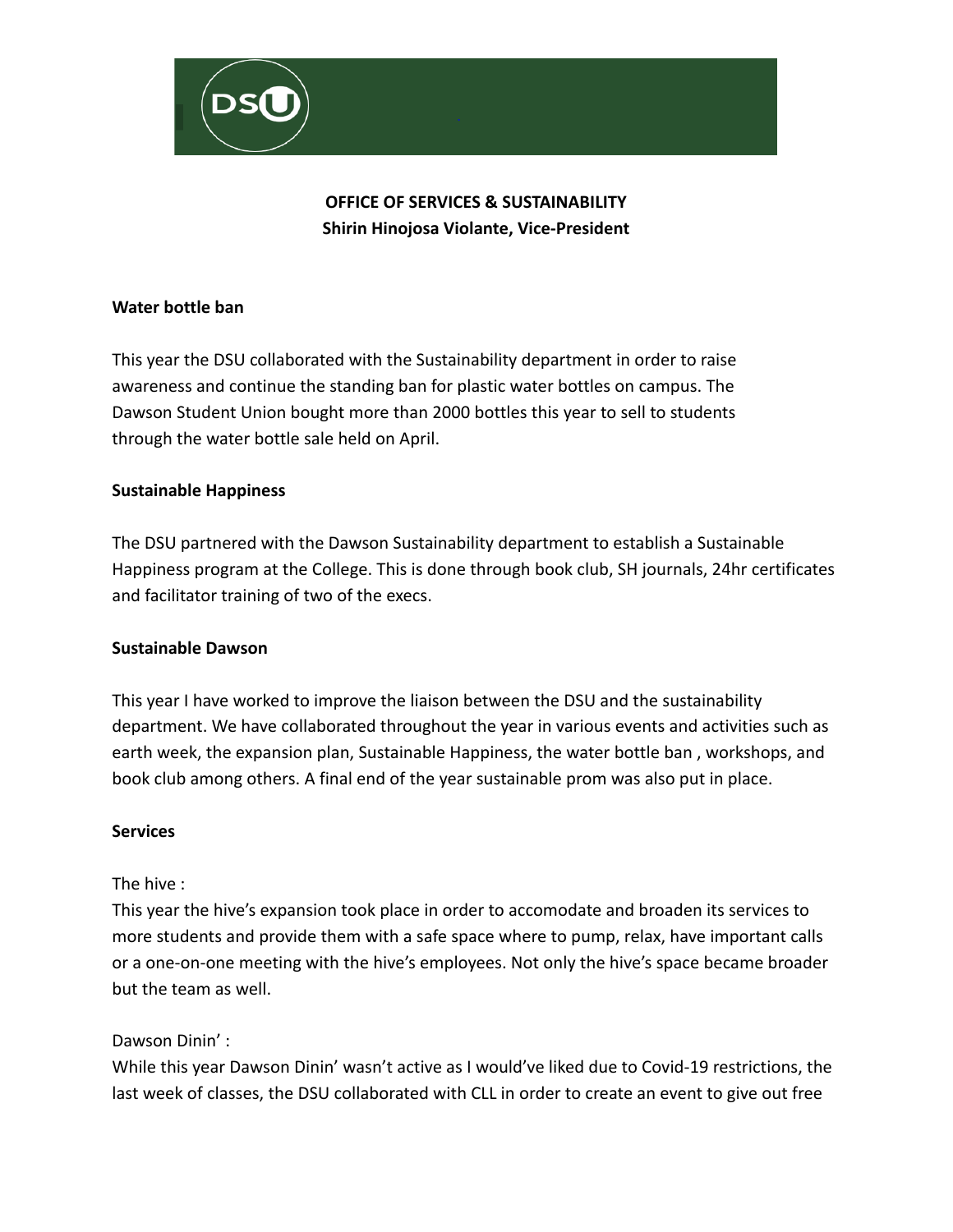

food for students. As a small parting gift and a reminder that Dawson Dinin' is coming back next fall.

## The Swap :

A small student store was started to take shape called the swap inside Dawson. A place where we could sale water bottles, the SH journals, used books, etc. Although there wasn't enough time to open it.

### The Vine :

New student run podcast was implemented this year, the first team was formed, the equipment has been bought, and the recruitment process has been started. The Vine will share a common space alongside the the Plant.

### **Recommendations :**

Firstly, I would suggest the next team and more specifically the next VP Sustainability to keep up collaborating with the Dawson Sustainability department. They have a big outreach to the community, a lot of initiatives waiting to happen and are eager to work with the student body, joining forces will create amazing events and initiatives especially now that COVID restrictions are being lifted.

Secondly, I recommend further expansion/development on the current outgoing services. The swap, The plant and Dawson dinin' need further assistance before opening in the fall or winter semester.

Finally, I would recommend doing more free big scale activities to mobilize the students in favor of the environment. This will help more students to get engaged especially after the pandemic.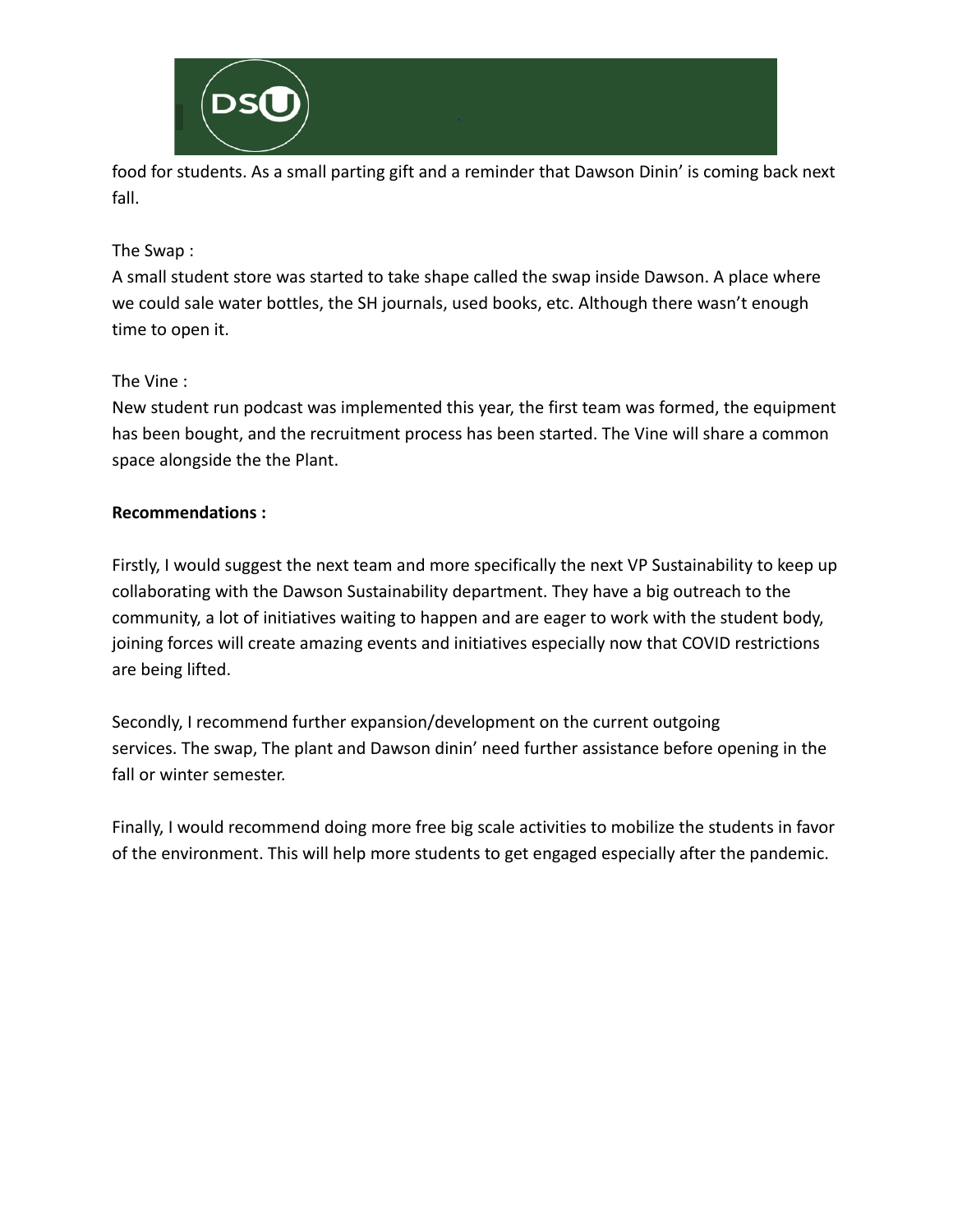

# **OFFICE OF ACADEMICS & ADVOCACY Mia Scroggins-Hadley, Vice-President**

This past year as Vice President of Academics and Advocacy, I have helped students navigate difficult situations at the college (please note that because my work with individual students is confidential, I cannot go into detail about cases I've worked on).

Because of the pandemic, many students had questions about how COVID-19 would affect their studies. I listened to their worries and provided answers to questions related to safety: symptoms, vaccinations, cleanliness of classrooms and concerns about teachers not following protocols (for example, removing masks during class time). I acted as a mediator and a guide in conflicts involving harassment, racism, homophobia, and other forms of bigotry. I also helped newly immigrated and international students find their footing in a new environment. I chaired meetings of the Student Representatives Caucus, where we discussed student issues such as Academic Grievance and Grade Review processes, the Academic Calendar, admission criteria, equity, academic sectors, and Bylaw 6 (relating to the composition of Senate and student representation). I created a structure for new committees at the college: the Students of Colour Committee, the Indigenous Students Committee, and the Equity, Diversity, and Inclusion Committee. After consulting with BIPOC community members and leaders, I proposed this new structure to foster an inclusive and welcoming environment that promotes lively and meaningful participation. They are also the only co-leadership style committees of the DSU. The structure of these committees was deeply researched in order to create a decolonized meeting space for essential exchanges.

Along with VP of Finance, I helped create new student awards. These awards are to recognize the time and effort students put into their studies, communities, and student life. As co-chair of the Student Awards Selection Committee, I've observed this was a big first step in honouring the kindness, perseverance, and generosity of our student body. At meetings of the Senate and of the ISEP committee, I was able to participate in important discussions pertaining to academics and to the college at large.

We were able to fight for a review of the academic grievance and grade review procedures that didn't protect student interests. I was fortunate enough to learn about Sustainable Happiness in a training provided by Sustainable Dawson. Sustainable Happiness is about learning from the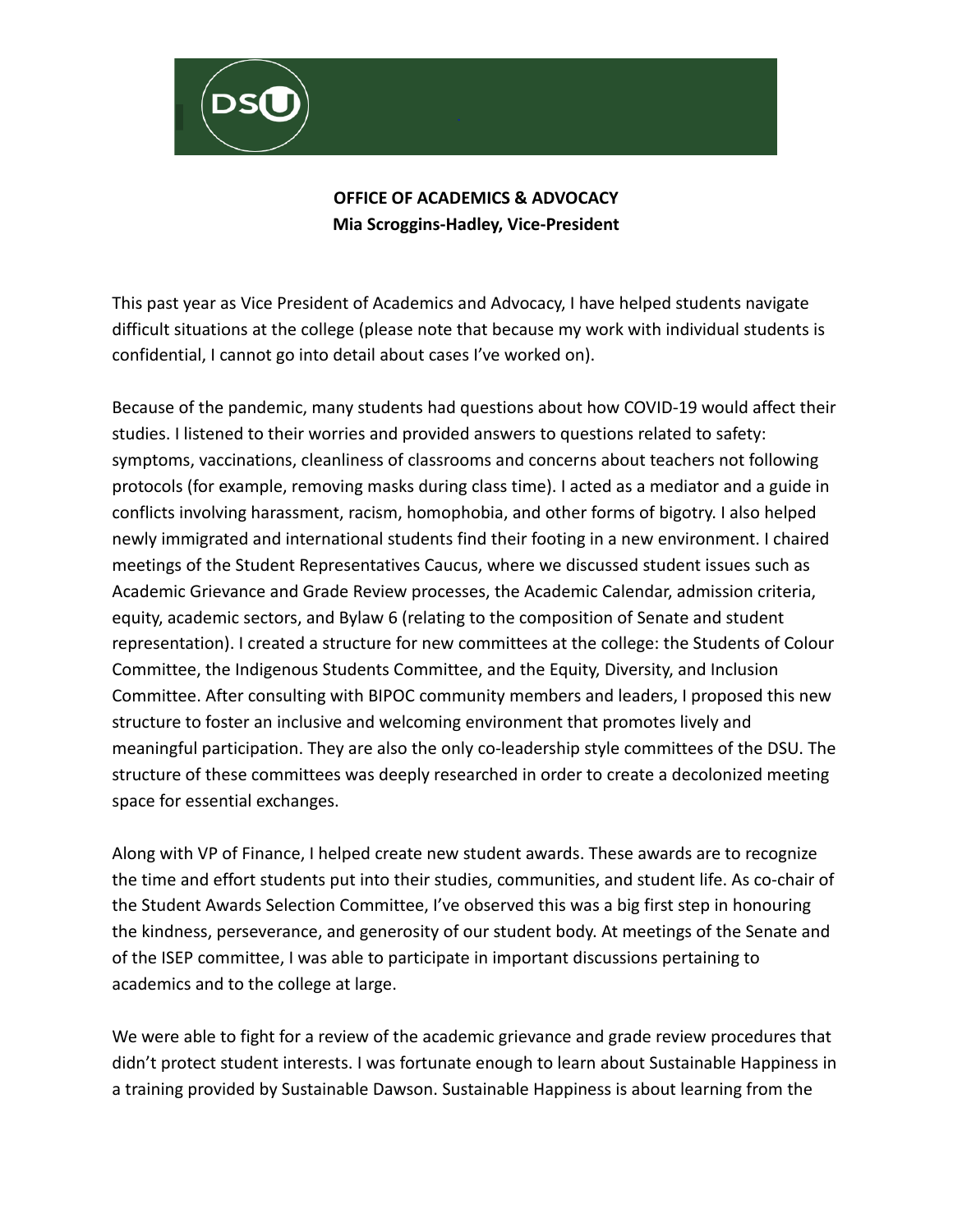

environment, caring for it and for one another, and the interconnectedness of all living things. My work is very interpersonal, and this instruction has informed the way I approach it. The majority of my work has been guiding students through personal and academic issues one on one, directing them to resources and accompanying them however I can. This looks like reading through policies with them, attending meetings with teachers, deans and, on rare occasions, librarians (where questions of academic integrity and research projects are concerned). The most important thing I do in my role is make students feel empowered by an understanding of their rights and recourses when they're faced with challenges.

For the next VP of Academics and Advocacy, I recommend that they hold workshops educating students on their rights and the policies that exist to protect them. It would also be advisable to contribute to organizing large events and mobilization efforts for the student body related to diversity, equity, and inclusion once it is safe to do so in our current pandemic context. Dawson Students need to be empowered by their own voices. I would recommend working more closely with the First Peoples Center. Through training, conferences, consultations, and research, I've learnt that there is so much more the DSU can and should be doing to support Indigenous students. Moreover, this year was big for The Hive and there wasn't much time for collaboration.

The Hive is a tremendous resource to work with as a gender advocacy centre. I can also recommend acquiring identity-related statistics on the student body at Dawson (ex: diversity of languages, religions, LGBTQ identities, etc.). These statistics don't currently exist at the college but could be crucial to acting as evidence supporting the need for new student services. Finally, I implore the next VP to learn about decolonial and social justice frameworks. They should inform and inspire one's work as an advocate.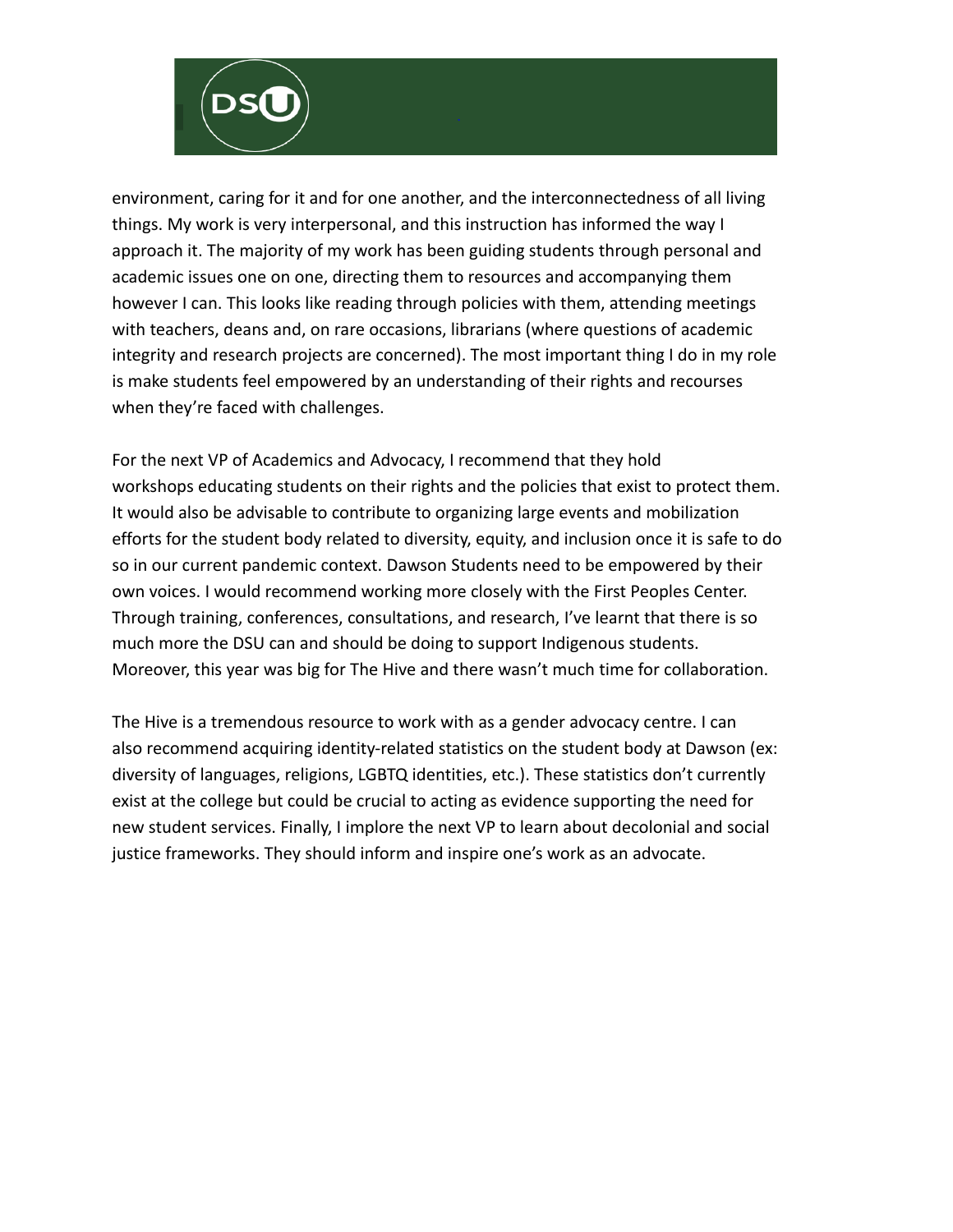

# **OFFICE OF STUDENT LIFE Yimaj Baharun, Vice-President**

### **Fall 2021 Plans and Accomplishments**

Coming into the Fall 2021 semester after a full school-year of online learning left the Student Life department with a specifically relevant need to revive Dawson student life activities and the presence of DSU clubs. With this in mind, along with the President (Alexandrah Cardona), VP of Internal Affairs and Operations (Abril Meza), and VP of Sustainability and Services (Shirin Hinojosa Violante), planning commenced for a Frosh Week that would consist of a club fair and other welcoming activities for the student body. While the events went generally well, they were hard for me personally to keep up with as, having had my full first year online, I wasn't as familiar with the school and how things worked (in regards to work orders, where to find departments I might need eg. Security) as other executives were. Something favourable that helped the experience of organising events was working with CLL (Campus Life and Leadership).

In face of my unfamiliarity with the college, CLL aided me greatly in getting accustomed to what was disposable to me and what would work best in terms of event planning. By the end of December, with the help of the volunteer network that Meza had formed during Frosh Week, Meza and I assembled the CEOC, the Campus Events and Operations Committee. With the CEOC, we were able to organise a Halloween Week, Stress-Free Days, and a Geek Week in collaboration with CLL in addition to the Welcome Week, Frosh Week, Climate March (working with the Green Earth Club), and the Indigenous Awareness Week (planned along with the Peace Centre, CLL, and others) that were made before the CEOC. Furthermore, in collaboration with the Athletics department, the Division I Basketball double-header on December 3 was labelled 'DSU Night,' and I got to organise a raffle for attendees. However, due to CEOC dysfunction, a Multicultural Week and an end-of-semester Yule Ball did not end up happening.

Regarding clubs, my inexperience regarding the campus came into play once again: being unfamiliar with the heritage of DSU clubs and club spaces meant that I had to adjust to plenty; moreover, the club spaces were unavailable after having been left abruptly since the pandemic. My unfamiliarity came into play during my first All-Clubs Meeting, which took place on my fourth time on Dawson campus and a relatively early stage in my mandate, as I was facing many club concerns for the first time. However, I was able to adjust and support clubs in adjusting to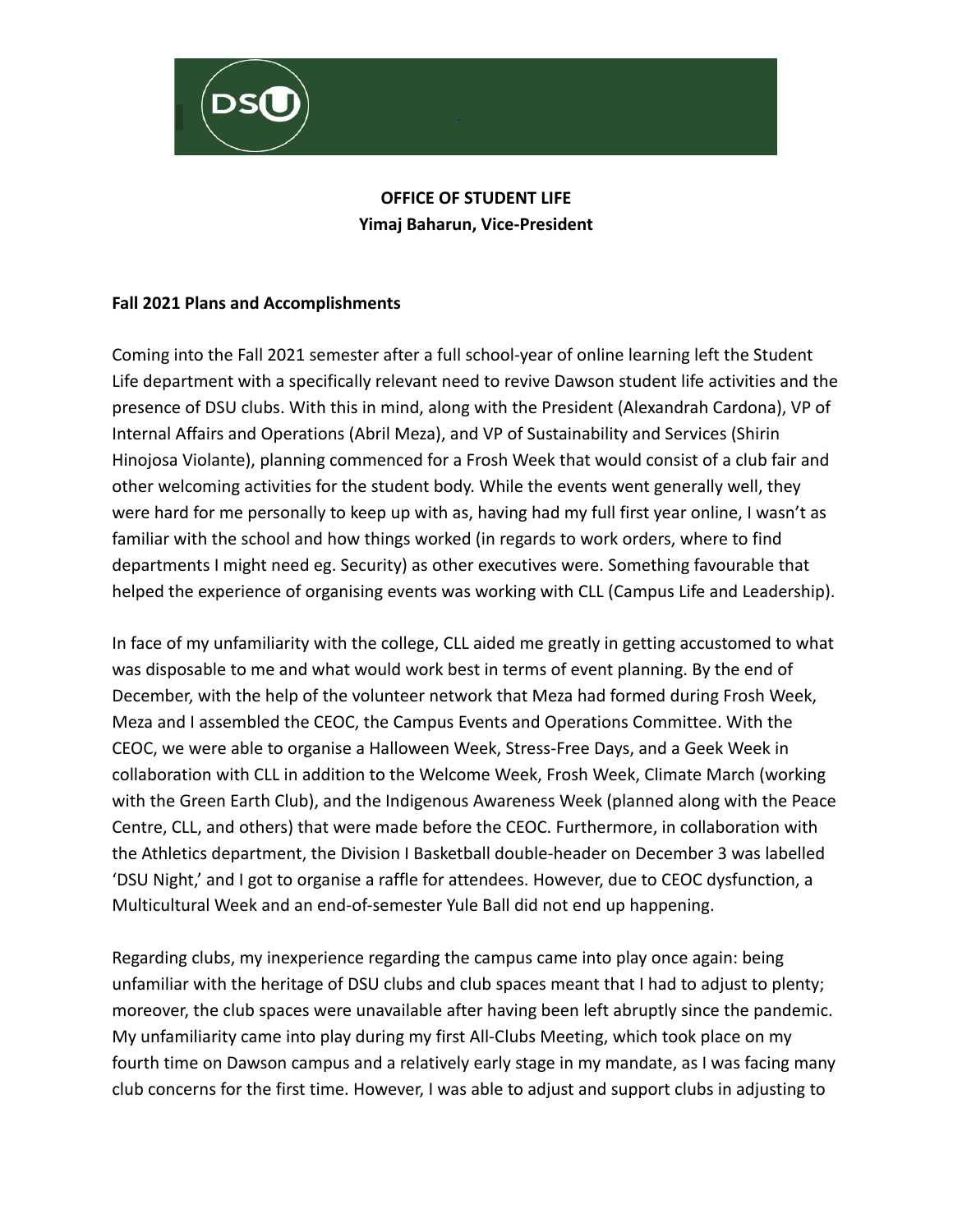

the lack of regular club spaces by regularly booking meeting rooms, and I was able to support clubs such as the Film Club in overcoming challenges of figuring out operations as well as club events such as the Legacy's charity basketball game. It was also during this semester that I was able to finalise the Clubs Standing Regulations and have it ratified at the Student Council on November 29.

### **Winter 2022 Plans and Accomplishments**

The winter 2022 semester started with all the concerns of the beginning of the pandemic: with online school, how would active student life be maintained? Luckily, through events such as the online Clubs Fair, Datamatch, and the BLM Montreal Seminar, the presence of student life was maintained online despite restrictions. Upon returning in-person, events were momentarily delayed due to CEOC inaction and inability to come together, at which point I made the decision to advance into planning events on my own: the first of these being the Fashion Without Borders multicultural fashion show, and our most successful event thus far. Since then, the Student Life Department has been working on a graduation party, and working with the Athletics department on stress-free activities.

In regards to clubs, management became more difficult and restrained as the number of clubs grew and as they all aspired to increase activity upon gaining experience. However, clubs such as the Dawson Film Club have been able to continuously organise meetings and events, and with the new reopening of club spaces, club life has started to revive itself.

### **Recommendations**

A recommendation I would give to the next VP of Student Life is to foremost, make a form for room bookings that can be shared with CLL and used accordingly, rather than instead going through a back-and-forth between CLL and each club, as this especially becomes difficult to manage considering class schedules and CLL's own hours. Next would be to organise informative and/or practically useful programming, such as seminars; these can be especially well-organised with support from Law, Society, & Justice or North-South Studies faculty. Finally, my advice would be to express oneself through one's work in events: working with the CEOC and constantly being at odds with members and/or my co-chair did not allow me to organise events that I planned, and as a result the student body missed out. Any disagreements or hindrances on the constitutionally-mandated job of the VP of Student Life should be addressed with the